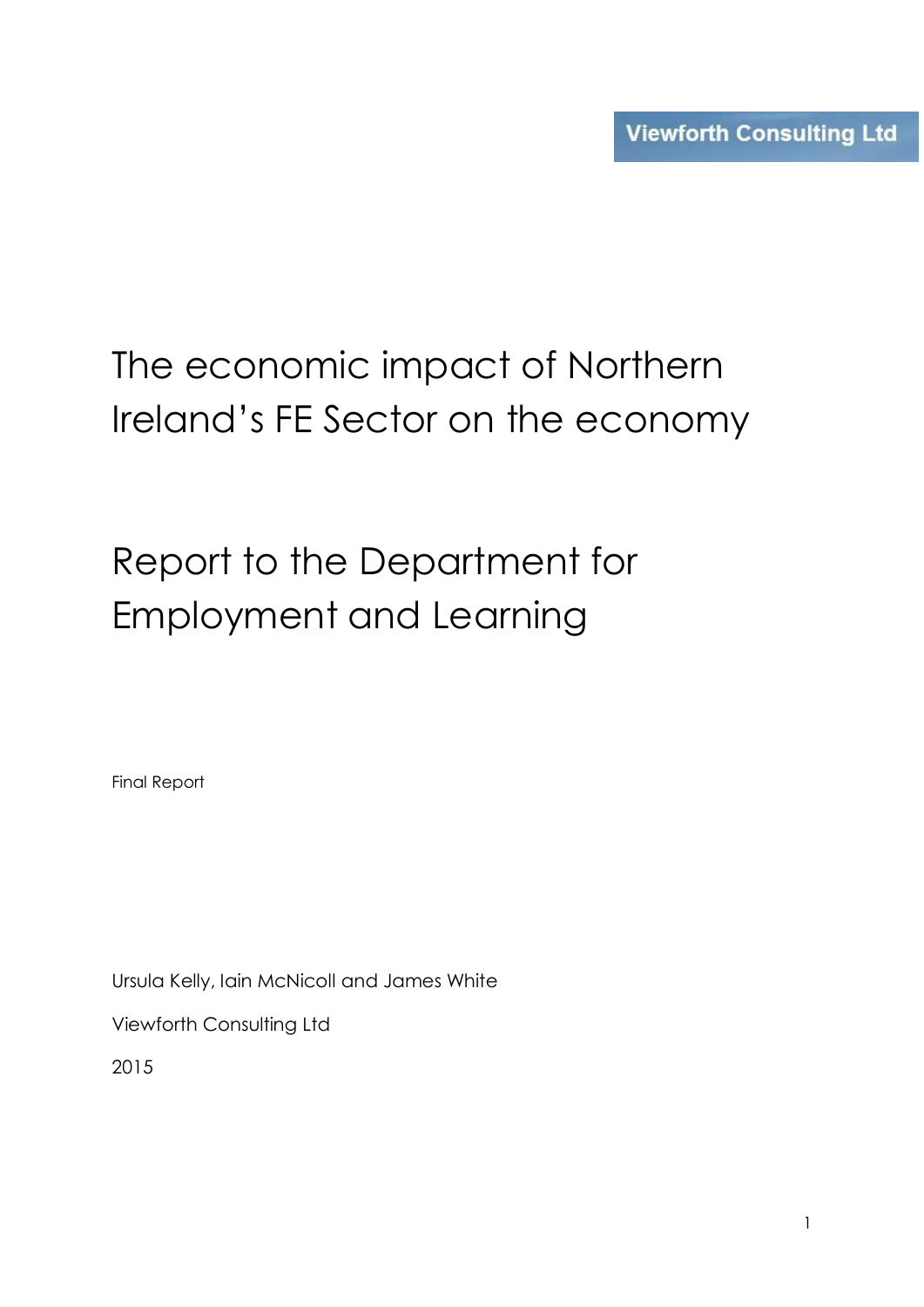## **Table of Contents**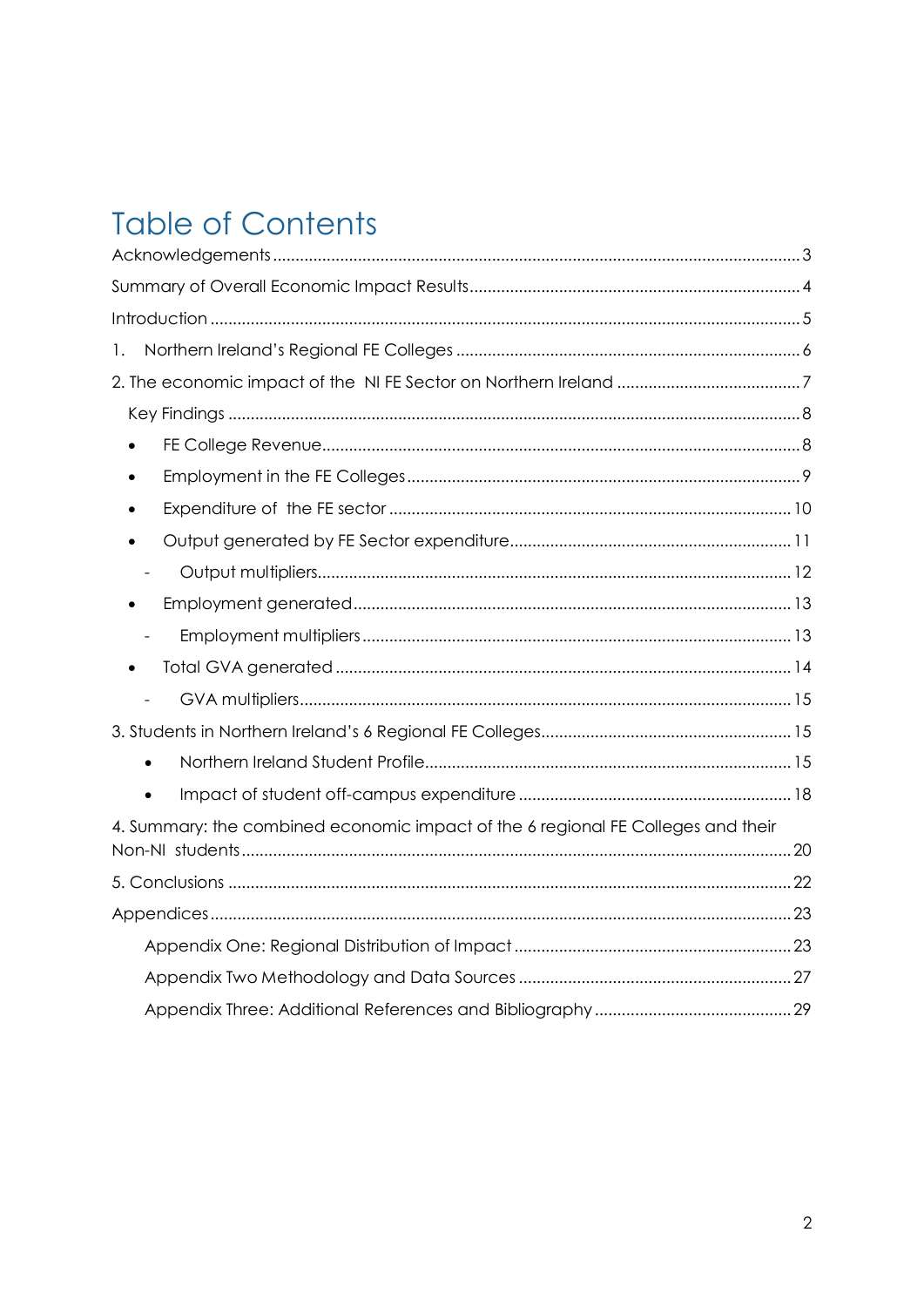## <span id="page-2-0"></span>Acknowledgements

Thanks are due to the staff in all of the colleges who provided key data on college finance, staffing and student numbers. *Colleges Northern Ireland* , the umbrella body for the colleges, provided the team with considerable help and assistance in both the collection and intepretation of college data. Particular thanks are due to Celine McCartan of South West College, Karen Lennon and Gerry Campbell of Colleges Northern Ireland. Thanks are also due to staff of the Department for Employment and Learning (DEL), particularly John Kerr, for helpful comments in the course of the study.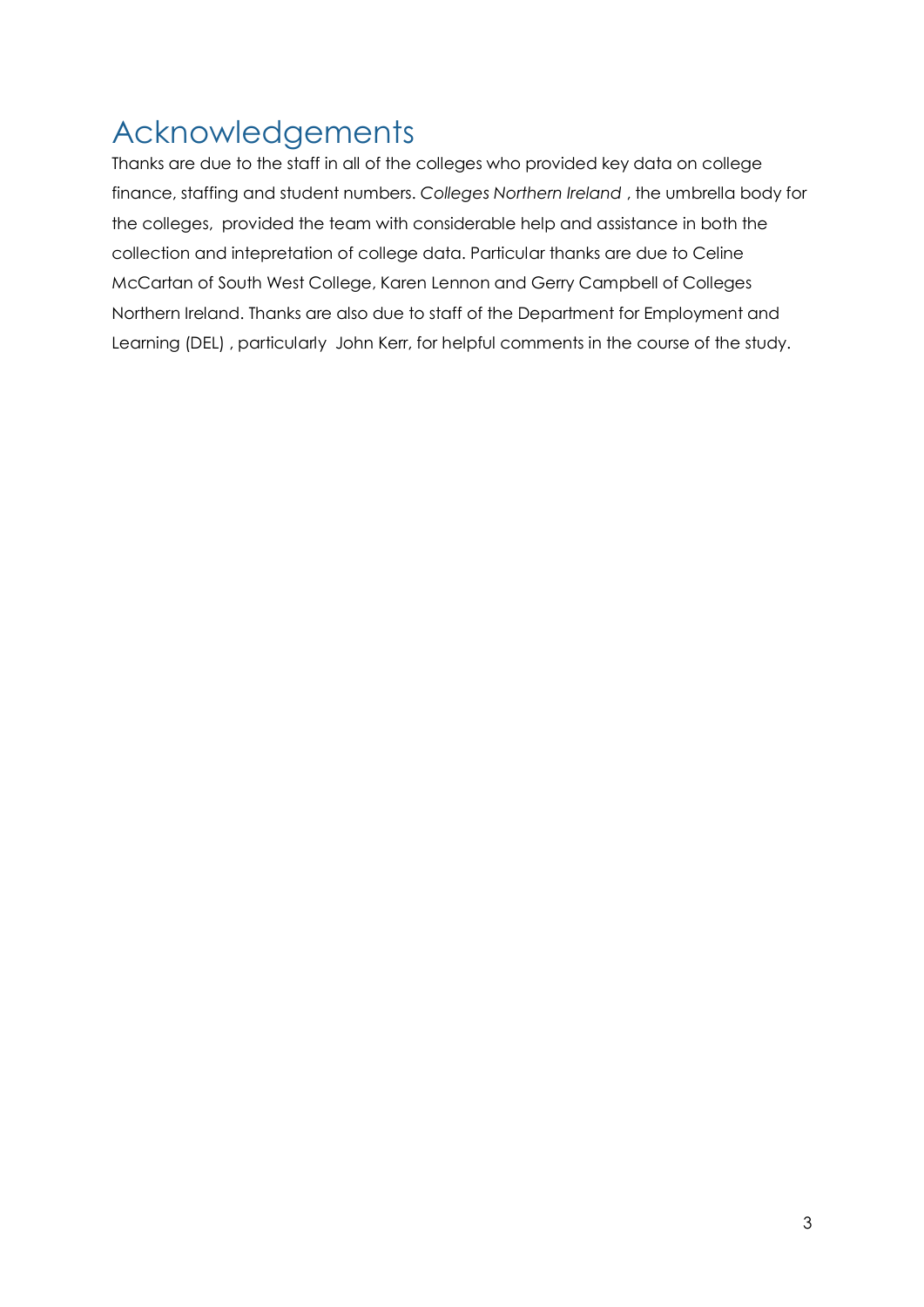## <span id="page-3-0"></span>Summary of Overall Economic Impact Results

This study analyses the impact of Northern Ireland's 6 regional Further Education (FE) Colleges on the Northern Ireland Economy.

Key results include:

- Total income of the NI FE Sector (all 6 Colleges) was £254 million in 2013/14, with total expenditure of £261 million.
- The 6 regional FE colleges provided 4074 fulltime equivalent (fte) jobs across a range of occupations and skill levels.
- Through the effects of their expenditure a further 3627 full time equivalent jobs were generated in other industries outside the colleges, with most (2762 fte jobs) in Northern Ireland.
- The Sector's own output was £254 million. Through knock-on effects the Colleges generated an additional £364 million in other industries throughout the UK, with the majority (£241 million) in Northern Ireland.
- The Sector's own GVA amounted to £167 million. £118 million was also generated in other NI industries, making a total contribution to NI GVA of £285 million. This was equivalent to nearly 0.9% of all 2013 Northern Ireland GVA.
- Nearly 130,000 people studied at Northern Ireland's 6 regional FE colleges in 2013/14.
- Around 83% of students were taking further education courses, including in essential skills, 9% were taking higher education courses and the remaining 8% studying on other courses such as recreational and leisure classes.
- Most (95%) were from Northern Ireland with 5% of students coming from outside Northern Ireland. This included 3% from the Republic of Ireland and 2% from elsewhere.
- The expenditure of students from outside Northern Ireland is an injection into the Northern Ireland economy and also generated output, jobs and GVA.
- The impact of relevant Non-NI students was modelled and the student expenditure generated £29.8 million of output in Northern Ireland, creating 303 fte jobs and generated £14.1 million of NI GVA.
- Together with the expenditure of their students from outside NI, the 6 regional FE Colleges generated £524 million of output in Northern Ireland and 7139 fte jobs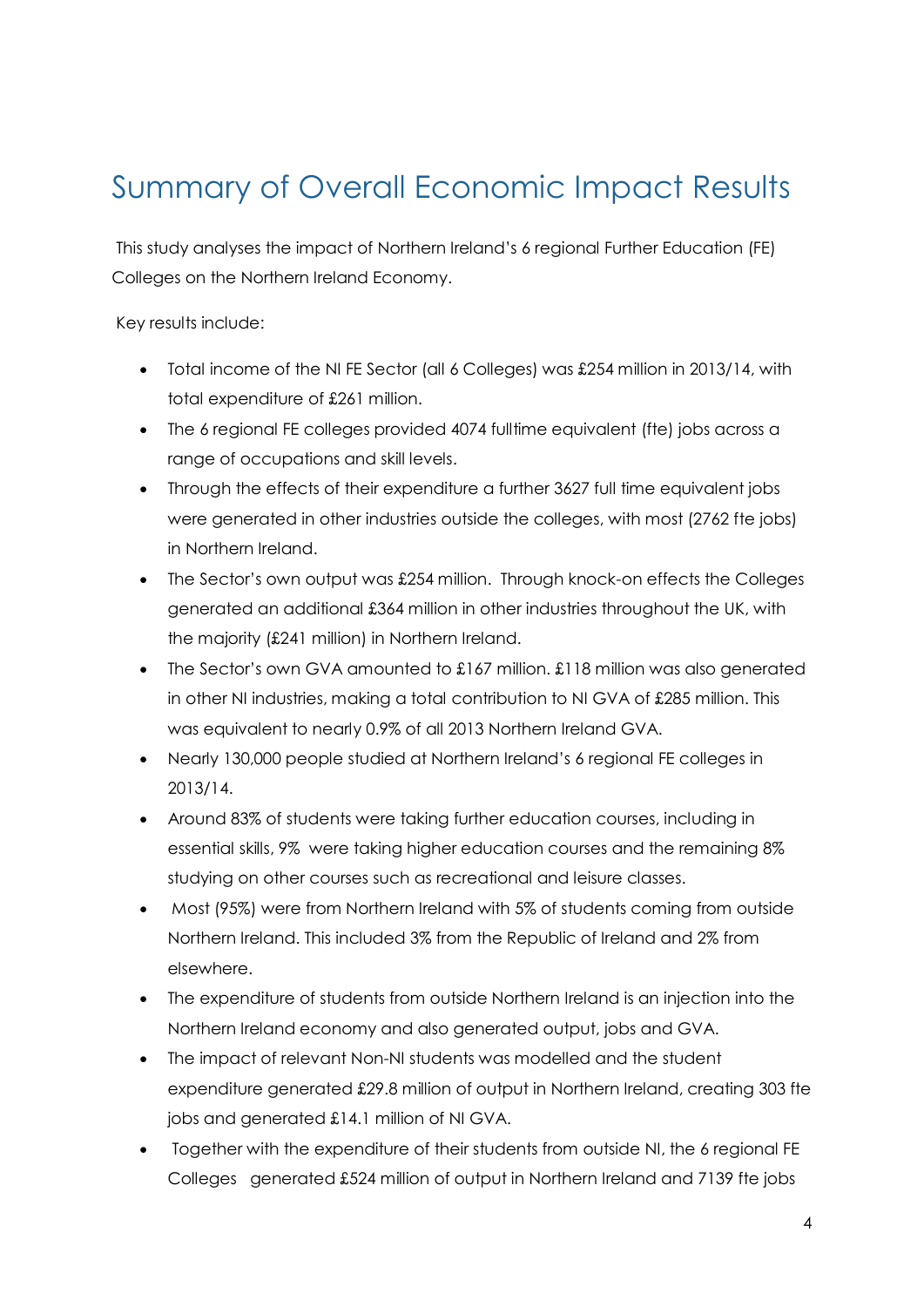in Northern Ireland. Total NI GVA generated came to nearly £300 million. The employment generated was equivalent to around 0.9% of all 2013 NI workforce jobs. GVA generated was equivalent to around 0.92% of all 2003 NI GVA.

• The impact was strongest in the areas where College Campuses were located. However all parts of NI shared in the expenditure impact of the 6 regional FE colleges, with impact flowing across council boundaries.

### <span id="page-4-0"></span>**Introduction**

This study provides an analysis of the impact of Northern Ireland's 6 regional Further Education (FE) colleges on the Northern Ireland economy. It was commissioned by the Department for Employment and Learning.

The report's primary aim was to assess the economic impact of Northern Ireland's Further Education colleges as businesses and the FE sector as an industry - in terms of the jobs, output and GVA generated. This report is divided into five main sections.

- Section One gives a background to Northern Ireland's FE Sector.
- Section Two presents the results of the analysis of the economic impact of Northern Ireland's 6 regional FE colleges on Northern Ireland as a whole, as well as impact accruing further afield in the rest of the UK.
- Section Three considers the overall college student profile and includes modelled analysis of the expenditure of college students from outside Northern Ireland.
- Section Four provides an overall summary of the combined impact of the 6 regional FE colleges together with that of Non-NI students.
- Section Five presents some conclusions and reflections.

Appendix One presents an additional analysis of the distribution of the modelled impact across Northern Ireland. Appendix Two gives details on the methodology, model and other data sources used in this study, with Appendix Three giving additional References for the study.

In charts throughout the report, percentages are rounded for presentation purposes.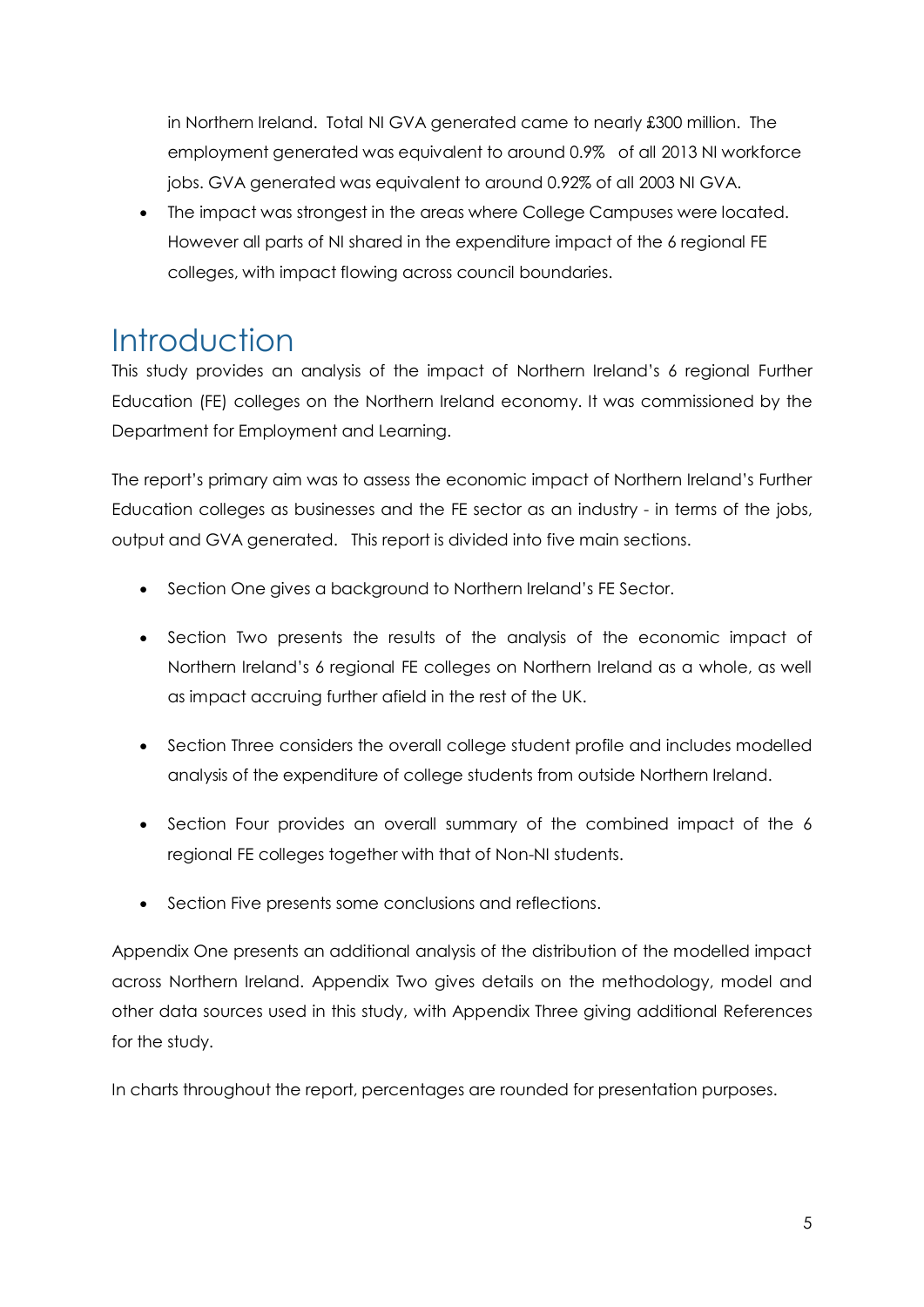## <span id="page-5-0"></span>1. Northern Ireland's Regional FE Colleges

Northern Ireland's six regional FE Colleges are recognised as having an important role to play in the economy through their provision of the education and skills training essential for a skilled workforce. The current consultation on the development of a Further Education Strategy for Northern Ireland<sup>1</sup> has highlighted the further education sector as a 'key economic driver for Northern Ireland' and that the sector is essential to the delivery of many government education and training objectives including the new apprenticeships and Youth Training systems as well as expansion of access to higher level education.

The six regional FE Colleges, formed in the last decade through mergers of a previous 16 smaller colleges, have a broad reach and presence in communities across Northern Ireland. They make up the FE sector, comprising:

- Belfast Metropolitan College
- Northern Regional College
- North West Regional College
- South Eastern Regional College
- Southern Regional College
- South West College

The colleges are recognised as the statutory providers of further education and training in Northern Ireland and in 2010 were formally classified as Non Departmental Public Bodies (NDPBs.) Each college covers a broad geographical area with a number of different campuses, enabling local access to courses and training. The colleges provide a wide range of different levels and types of skills training important in supporting economic development in Northern Ireland. They are core to driving up the overall skills and attainment levels of the population, which is important for the future in the attraction of new businesses to Northern Ireland as well as in supporting existing businesses to develop and grow.

College educational and course provision ranges from addressing basic skills needs through to further qualifications and vocational skills training and to both sub-degree and degree level provision. The colleges are also active in working with local employers, providing in-house training and tailored courses to meet specific business needs.

<sup>-</sup><sup>1</sup> Consultation Document on the Development of a New Further Education Strategy for Northern Ireland. ( DEL 2015)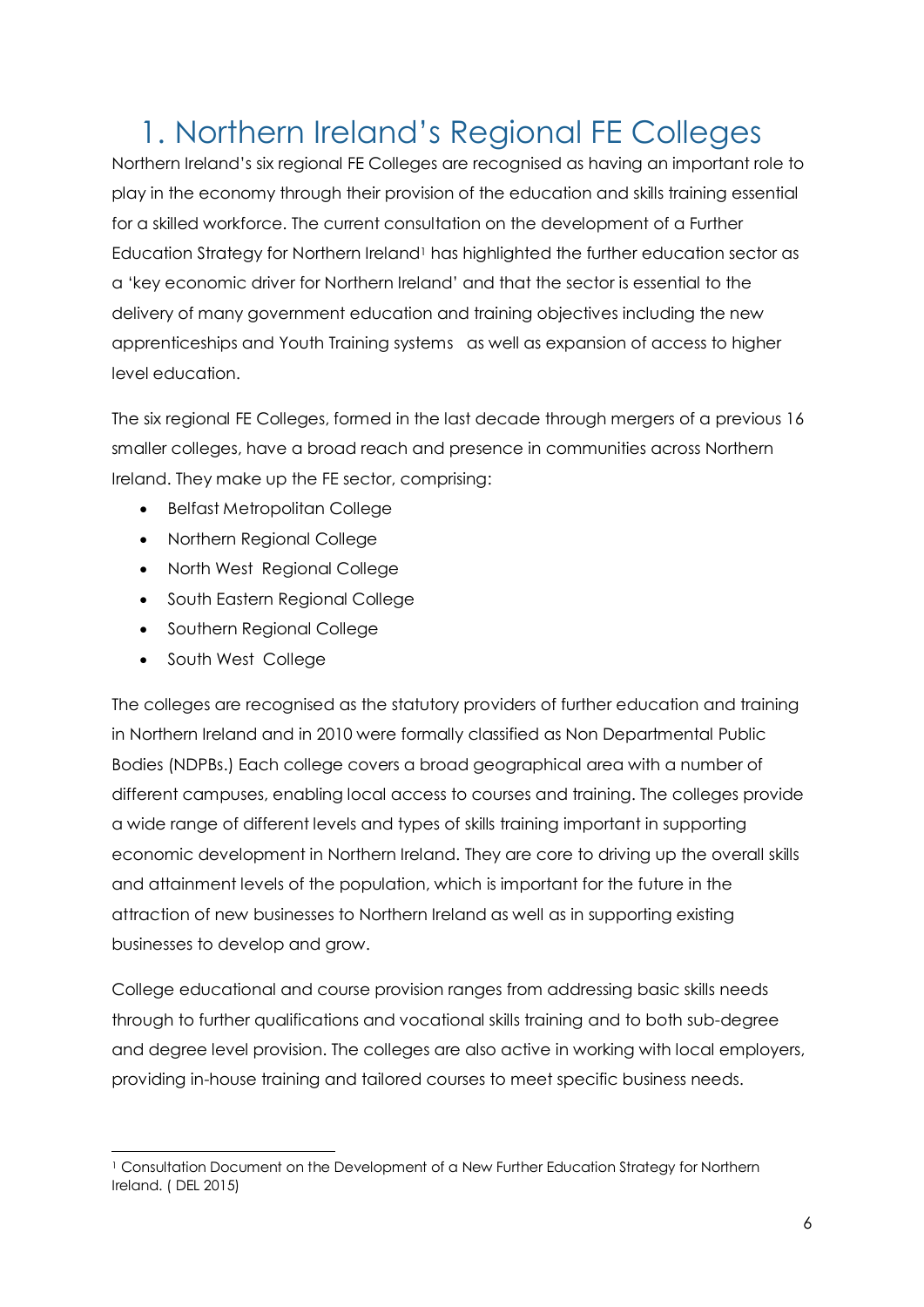The colleges are also important players in the promotion of social inclusion, providing education to disadvantaged groups and enabling all citizens, including those who may originally have left school with few qualifications, to have access to opportunities to improve their skills and improve their life chances.

As well as having a pivotal role in supporting longer term economic development, the colleges also play another role of economic importance in their local communities – as significant employers and relatively large enterprises in and of themselves. Colleges are active players in local communities, providing employment and stimulating economic activity. While many local businesses have a keen interest in the work of the Colleges in skills training and educational provision, businesses also benefit from the trade the FE colleges bring, through the expenditure of the colleges and their students in their local areas.

The role of the FE colleges as enterprises in themselves, and the FE sector as an industry, is the focus of the current study.

## <span id="page-6-0"></span>2. The economic impact of the NI FE Sector on Northern Ireland

The study examined the FE sector in Northern Ireland as an industry and the impact generated by the sector's expenditure during the college academic and financial year 2013-14. Key economic aspects of the sector were examined and modelled analysis was undertaken of the impact of sector's expenditure and its generation of output, employment and contribution to GDP. The study covered all six Northern Ireland Colleges who are the recognised statutory providers of further education and training in Northern Ireland<sup>2</sup>

Institutional income and expenditure data was provided by the colleges through the umbrella body for the FE sector, *Colleges NI.* The most recent data available was for the academic and financial year 2013/14 and therefore this was the 'snapshot' year that was analysed.

-

<sup>2</sup> i.e Belfast Metropolitan College, Northern Regional College North West Regional College, South Eastern Regional College, Southern Regional College, South West College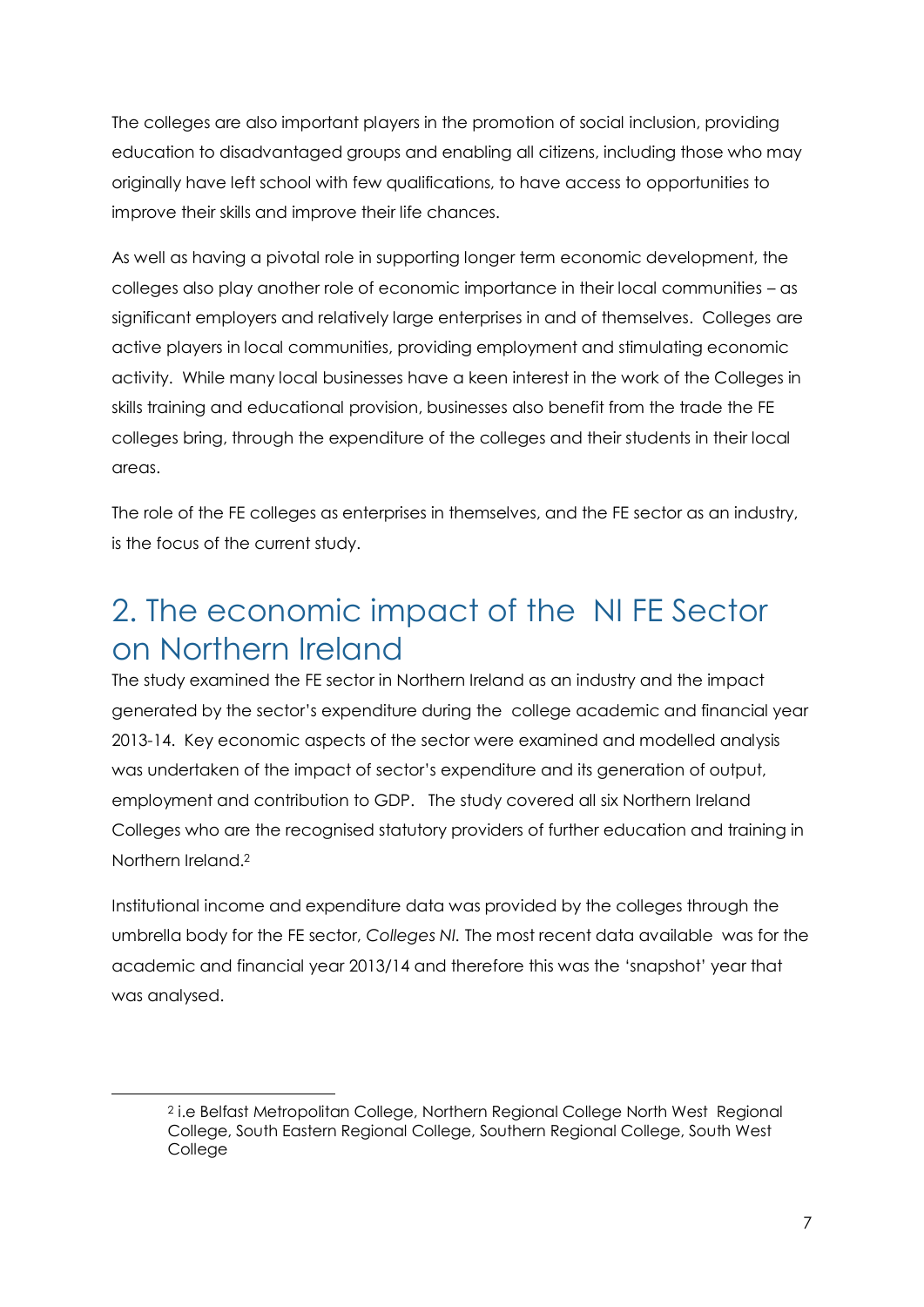The core analysis used a two-stage approach to the estimation of the economic impact of Northern Ireland's FE Sector. The impact of the Northern Ireland FE colleges on the UK economy was modelled, using a purpose-designed economic model of the UK. Analysis was then undertaken, using a Location Quotient approach, to estimate the share of Northern Ireland FE sector impact on the UK likely to have accrued to Northern Ireland.

The model used was a 'Type II' input-output model based on data derived from the UK Input-Output tables and related Office of National Statistics data. The model had been specifically designed to analyse tertiary education impact and was updated in 2013 to undertake a UK wide study of higher education for Universities UK along with studies of the nine regions of England.<sup>3</sup> It has also been used for a study of higher education in Northern Ireland <sup>4</sup> as well as studies of individual institutions. Further details on methodology are available in Appendix Two.

### <span id="page-7-0"></span>Key Findings

-

<span id="page-7-1"></span>FE College Revenue



#### **Figure 1: Northern Ireland FE Sector income 2013/14**

#### *Source: College Financial data for 2013/14*

<sup>3</sup> The economic impact of UK higher education institutions (Fifth report) and The economic impact of higher education institutions in the English Regions , Universities UK (April 2014) [http://www.universitiesuk.ac.uk/events/Pages/economic\\_growth.aspx?utm\\_source=event&utm\\_mediu](http://www.universitiesuk.ac.uk/events/Pages/economic_growth.aspx?utm_source=event&utm_medium=carousel+&utm_campaign=EconomicGrowth) [m=carousel+&utm\\_campaign=EconomicGrowth](http://www.universitiesuk.ac.uk/events/Pages/economic_growth.aspx?utm_source=event&utm_medium=carousel+&utm_campaign=EconomicGrowth)

<sup>4</sup> The economic impact of higher education on the Northern Ireland economy (DEL 2015) [http://www.delni.gov.uk/the-economic-impact-of-higher-education-on-the-northern-ireland-economy-](http://www.delni.gov.uk/the-economic-impact-of-higher-education-on-the-northern-ireland-economy-2015.pdf)[2015.pdf](http://www.delni.gov.uk/the-economic-impact-of-higher-education-on-the-northern-ireland-economy-2015.pdf)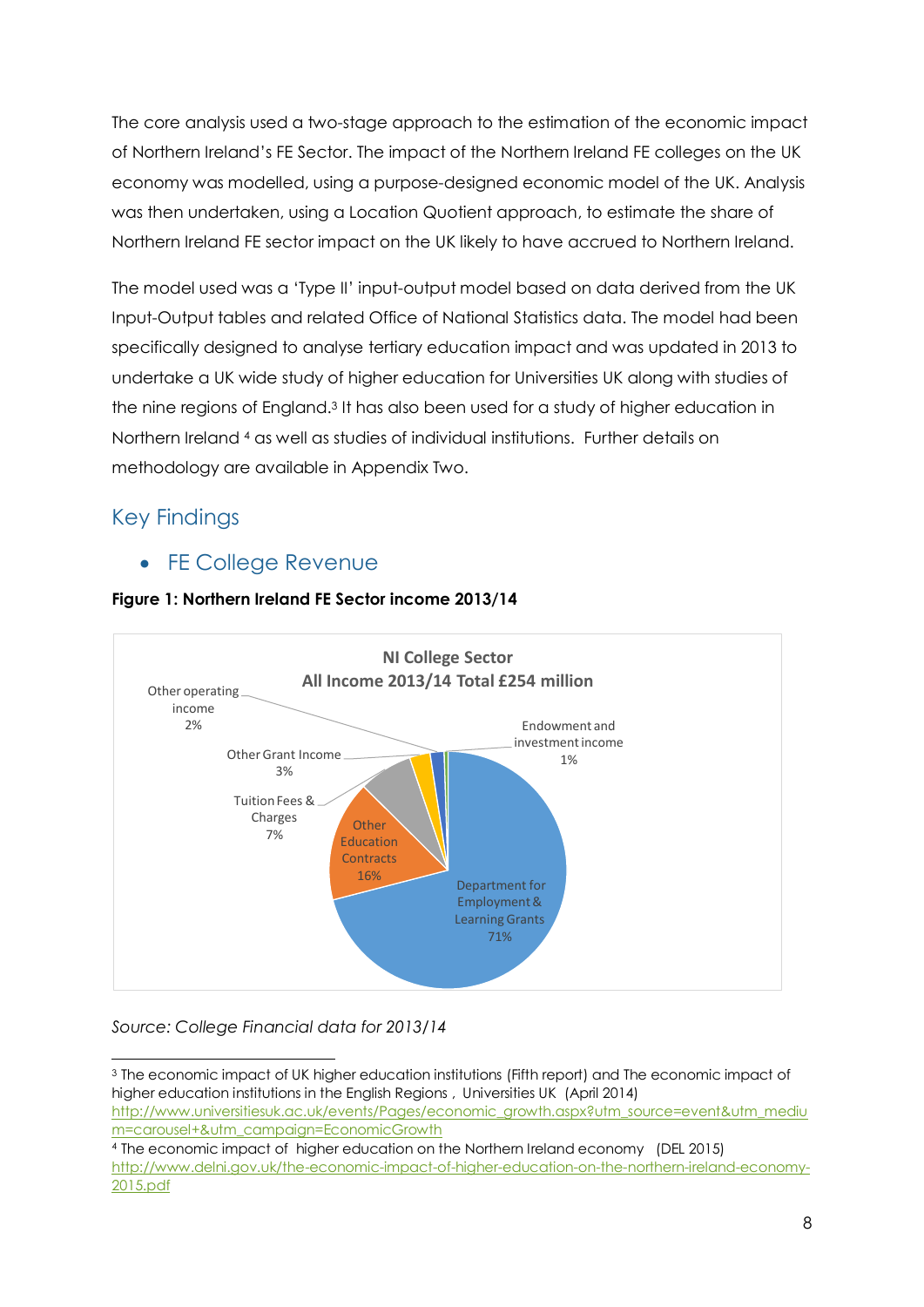The Northern Ireland FE sector had a total income in the study year of £254 million. The majority of income received was for teaching and training provision with income from DEL Grants, Tuition Fees and Other Education Contracts, making up nearly 94 % of the total. 3% of income was earned from the delivery of other services (e.g. residence and catering/conference business.)

### <span id="page-8-0"></span>• Employment in the FE Colleges

The Colleges provided 4074 full time equivalent jobs directly in the colleges. This includes teaching staff, support staff and management staff. The profile of FE sector employment is shown in Figure 2.



#### **Figure 2. Employment Profile**

#### *Source: Colleges NI*

While it would be expected for the colleges to have a high proportion of teaching staff, colleges also employ a wide range of other support staff. The colleges have physical premises and buildings to maintain, requiring cleaners and care takers. They need administrative and secretarial support as well as other staff such as Lab technicians and IT support. This is important for the communities in which the colleges are based, as they each provide a wide range of employment locally, across many skill levels.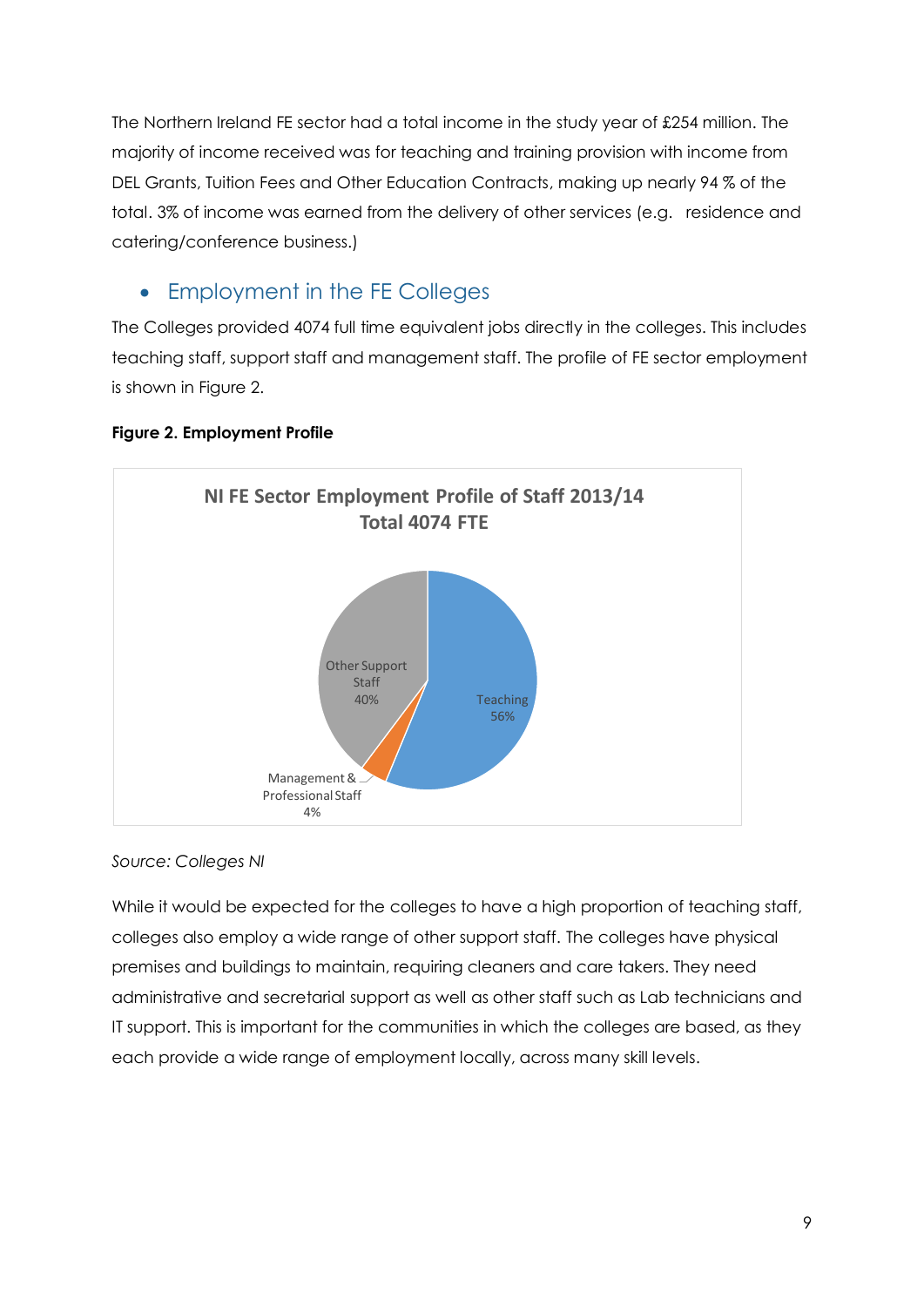### <span id="page-9-0"></span>Expenditure of the FE sector

In 2013/14 the Northern Ireland FE sector spent a total of £261 million. The nature of the FE college business as learning and skill providers inevitably means they are labour intensive organisations and so the majority of expenditure related to staffing.



#### **Figure 3: Expenditure of NI FE Sector**

*Source: College Financial data for 2013/14*

The expenditure of the colleges generated economic activity in other sectors of the economy through secondary or 'knock-on' effects.

These 'knock-on' or multiplier effects are generally recognised as comprising two types of economic interaction:

 indirect effects: Colleges purchase goods and services from a range of suppliers (from books and stationery to legal services, laboratory equipment to catering supplies) in order to support their own activity, thereby stimulating activity within those industries. The suppliers also have to make purchases in order to fulfil College orders, and those suppliers in turn make other purchases, rippling through the economy.

 induced effects: Colleges pay wages and salaries to their employees, who in turn spend their salaries on housing, food and other consumer goods and services. This creates wage income for employees in other businesses, who also spend their income and so on, creating a ripple effect throughout the economy as a whole.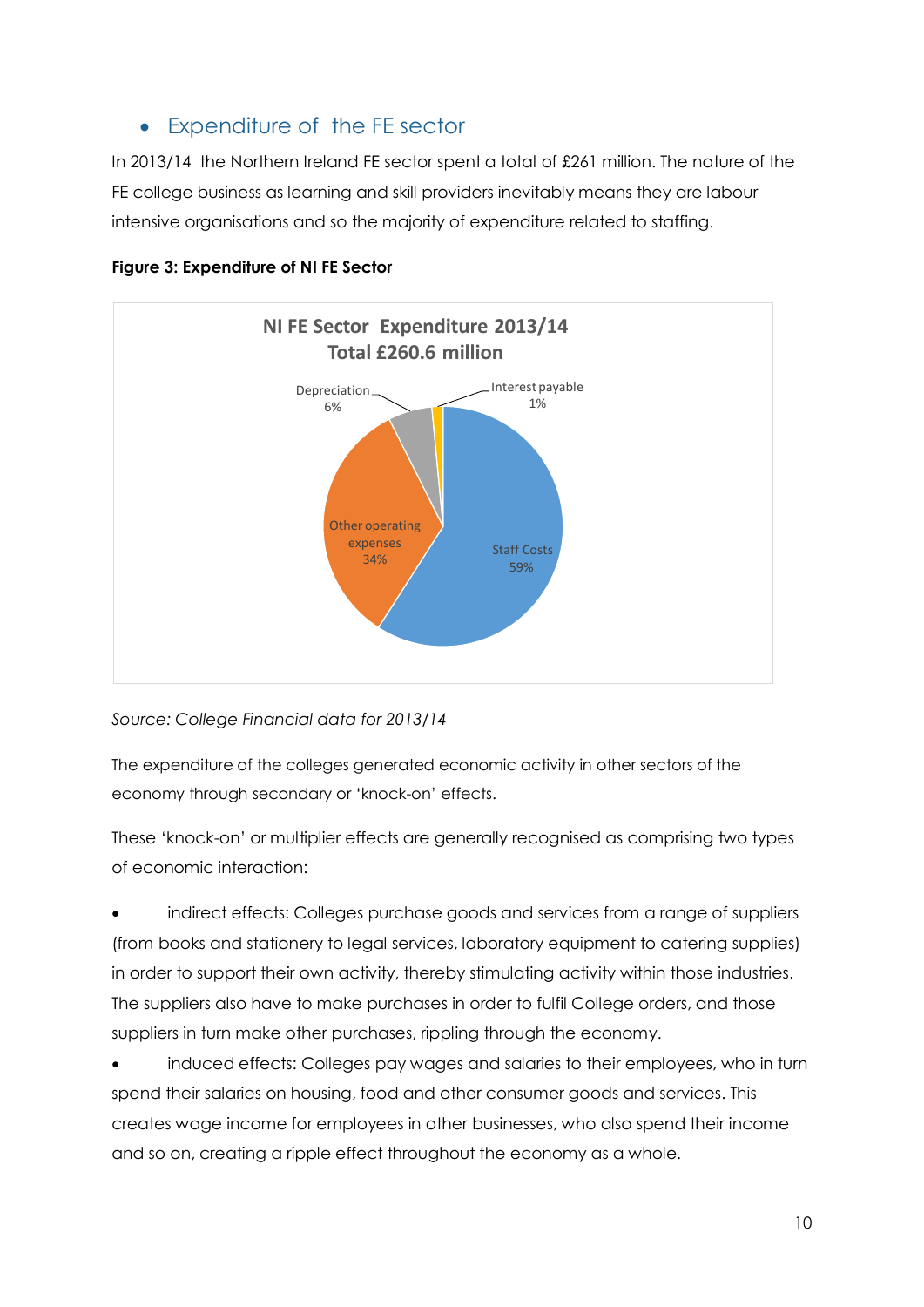Staff expenditure will tend to follow a different pattern from institutional expenditure, being more consumer oriented, but while staff expenditure will have a higher proportion of expenditure on imported consumer goods and goods from elsewhere in the UK (e.g. through online shopping), there will still be a reliance on many local goods and services – such as cafes, pubs, restaurants, fast food outlets, taxi services or personal services such as hairdressing etc. The 'snapshot' analysis of the impact of expenditure will reflect the composition of those linkages.

In this study, the impact of Northern Ireland FE college expenditure on the UK as a whole was modelled and then analysis made of the proportion of that impact accruing to Northern Ireland. This took into account the business and industry structure of Northern Ireland as well as consideration of purchases that are most likely to be more locallybased, for instance the goods and services of local pubs and coffee shops, grocery stores and personal services such as hairdressers.

### <span id="page-10-0"></span>Output generated by FE Sector expenditure

The six regional FE colleges' own output<sup>5</sup> was £254 million. Through secondary or 'knockon' effects the colleges generated an additional £ 364 million in other industries across the UK, with the majority (£241 million) accruing to Northern Ireland industries. This made a total of £618 million in output generated across the UK, as shown in Figure 4.



#### **Figure 4: Total output generated by FE Sector expenditure**

*Source: Viewforth Consulting economic modelling system analysis*

 5 The college output is equivalent to their income or 'turnover'.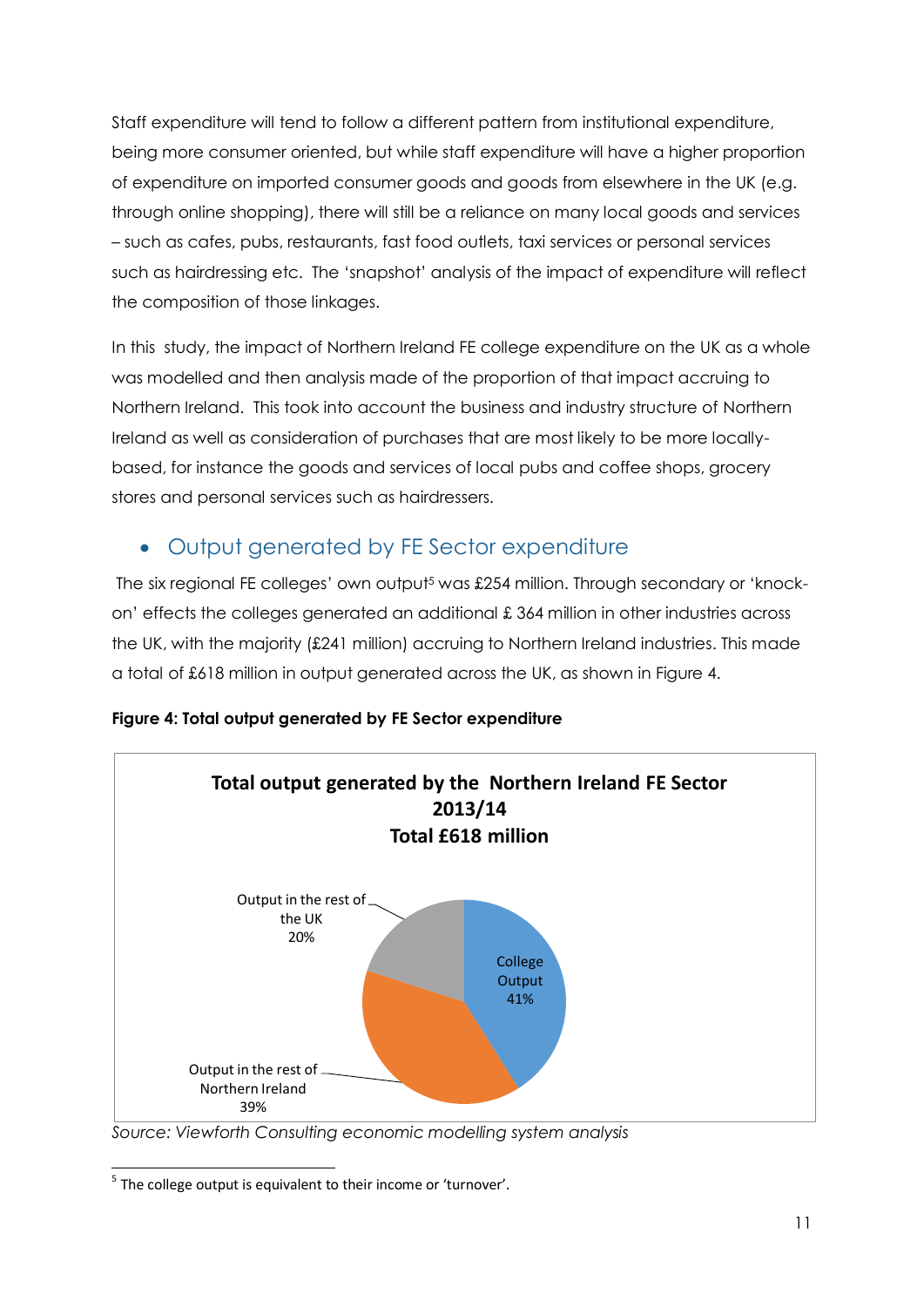#### - Output multipliers

<span id="page-11-0"></span>This gives a regional output multiplier of 1.97(with a UK output multiplier of 2.44.) In other words, for every £1 million of college output, a further £1.44 million of output was generated in other UK Industries, of which £0.97 million was in industries located in Northern Ireland.

Figure 5 shows the industries in which the output was generated. There is an emphasis on manufacturing, wholesale and retail, and business activities. The spread of impact reflects the types of goods and services bought by the colleges and their staff – as well as from whom they are bought and how their own suppliers subsequently purchase goods and services. College Office equipment may be bought direct from a manufacturer, for instance, or through a wholesaler. They may contract for legal services from a local firm of solicitors. College staff expenditure will tend to be more oriented towards consumer goods and services, many of these from local companies and shops. Figure 5 shows the majority of secondary impact being generated in Northern Ireland, including all construction impact, wholesale and retail and hotels and restaurant impact.



#### **Figure 5: Secondary output generated by the FE Sector**

*Source: Viewforth Consulting economic modelling system analysis<sup>6</sup>*

 $\overline{a}$ 

 $^6$  The economic modelling system is currently based on SOC 2000 and SIC2003 so these were used for 1 digit presentation of results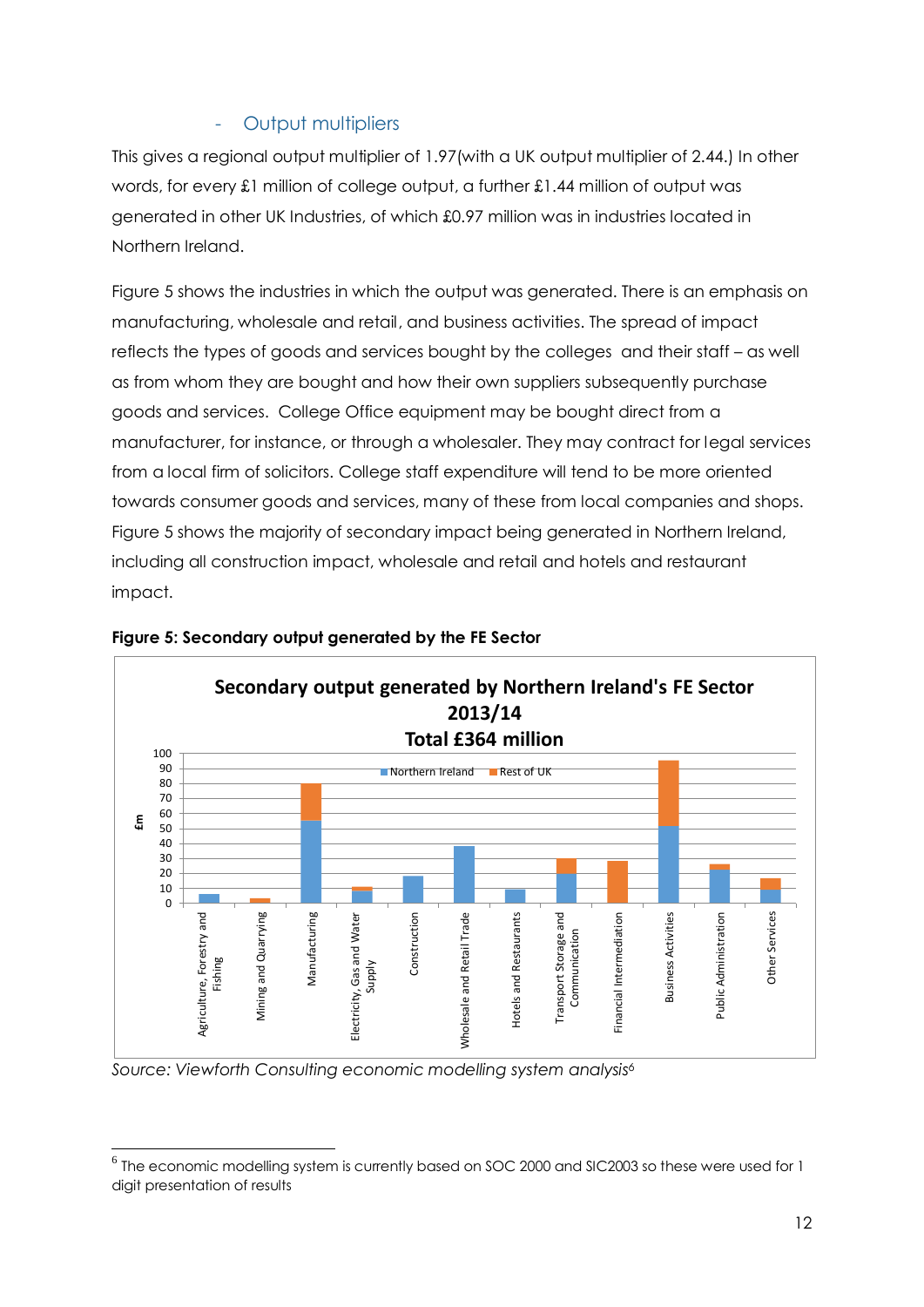### Employment generated

<span id="page-12-0"></span>In addition to providing 4074 full time equivalent (fte) jobs directly in the colleges, college expenditure generated additional jobs in other parts of the economy.

A further 3627 jobs were generated in other industries by the college expenditures, with 2762 of these located in Northern Ireland industries. Including their own employment therefore, this meant that overall 7,701 UK jobs were dependent on the colleges, with 6,836 of these in Northern Ireland.





*Source: Viewforth Consulting economic modelling system analysis*

#### - Employment multipliers

<span id="page-12-1"></span>The employment generated indicates an overall UK Type II employment multiplier of 1.89 and Northern Ireland multiplier of 1.68. In other words, for every 100 jobs inside the FE colleges, a further 89 jobs were created outside the colleges in other UK industries, 68 of which were in Northern Ireland.

Employment was generated across a range of industries. This is shown in Figure 7 below. The pattern of employment impact has an emphasis on wholesale and retail, and business activities. This because of a combination of two major factors – that NI FE colleges had a relatively high output impact in these areas and also that these industries tend to be relatively labour intensive.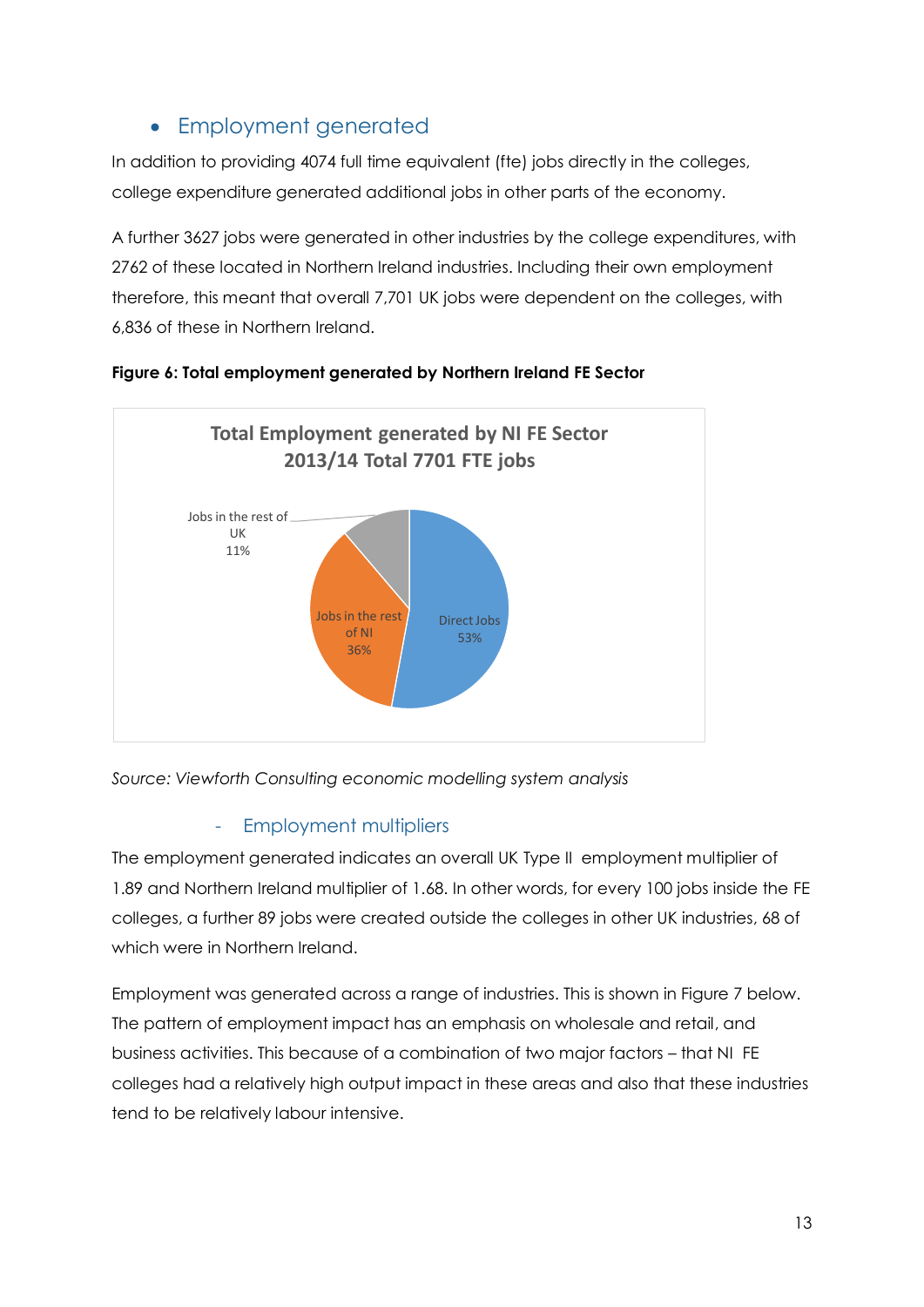Every £1m of college output generated 30.3 fte jobs: 16 in the colleges, 10.9 in the rest of Northern Ireland and 3.4 in the rest of the UK.



**Figure 7: Secondary employment generated by Northern Ireland FE Sector**

*Source: Viewforth Consulting economic modelling system analysis*

The importance of the FE Sector to the Northern Ireland economy can be seen by the generation of gross output and employment. However another key measure of the sector's contribution to the economy is the GVA generated. GVA or 'Gross Value Added' is a measure of the value created by the sector – GVA is the industry level measure of GDP (O). GDP (O) is a production measure of the net change in wealth or prosperity in the economy as a whole over the year. The FE sector's direct GVA amounted to £166.6 million and through secondary or 'knock-on' effects it generated a further £178.9 million of GVA in other industries across the UK, of which £118.2 million was in Northern Ireland.

### • Total GVA generated

<span id="page-13-0"></span>Figure 8 shows the total GVA generated by the FE Sector, which amounted to nearly £346 million (the FE Sector Direct GVA of £166.6 million plus the £178.91 million secondary GVA in other UK industries.) The Northern Ireland GVA share amounted to nearly £285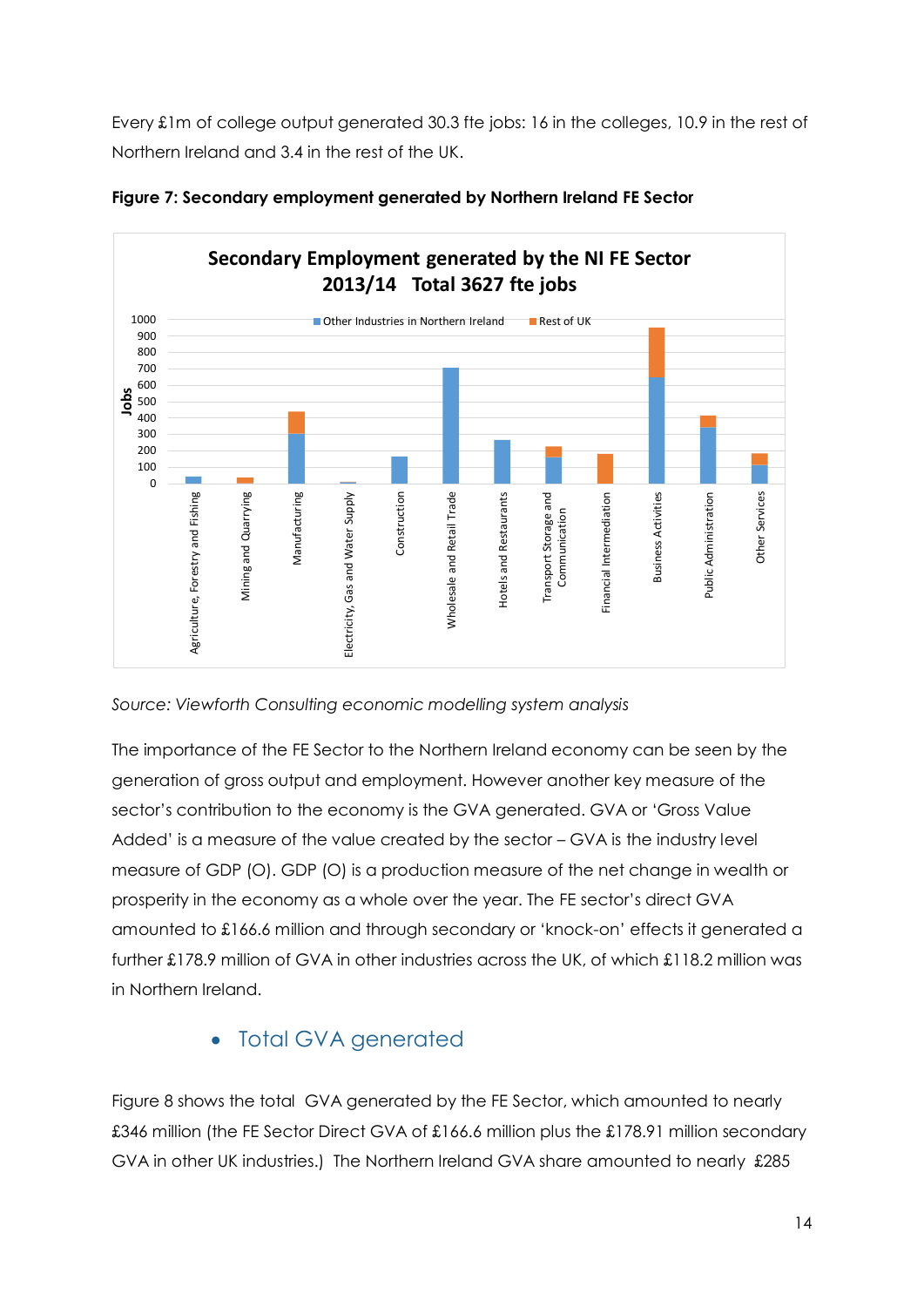million ( made up of the £166.6 million of Direct GVA plus the Northern Ireland share of secondary GVA, which came to £118.2 million) £285 million was equivalent to nearly

0.9% of all 2013 Northern Ireland GVA.<sup>7</sup>

#### GVA multipliers

<span id="page-14-0"></span>The GVA multipliers were calculated as a UK GVA multiplier of 2.07 and regional GVA multiplier of 1.71.



#### **Figure 8: Total GVA generated by the Northern Ireland FE Sector**

*Source: Viewforth Consulting economic modelling system analysis*

## <span id="page-14-1"></span>3. Students in Northern Ireland's 6 Regional FE

## **Colleges**

#### <span id="page-14-2"></span>• Northern Ireland Student Profile

The six Northern Ireland regional FE colleges provide a very wide range of courses and training – full-time and part-time. They attract a large number of students - in 2013/14 129,725 students 8were registered at FE colleges in Northern Ireland. <sup>9</sup> The vast majority of

<sup>9</sup> Source: College Data for 2013/14

<sup>-</sup><sup>7</sup> 2013 NI GVA amounted to c.£32.8 billion ( ONS 2014)

<sup>8</sup> This is the number of actual students and not 'enrolments'. Students may enrol on more than one course (hence 'enrolments' will be higher.)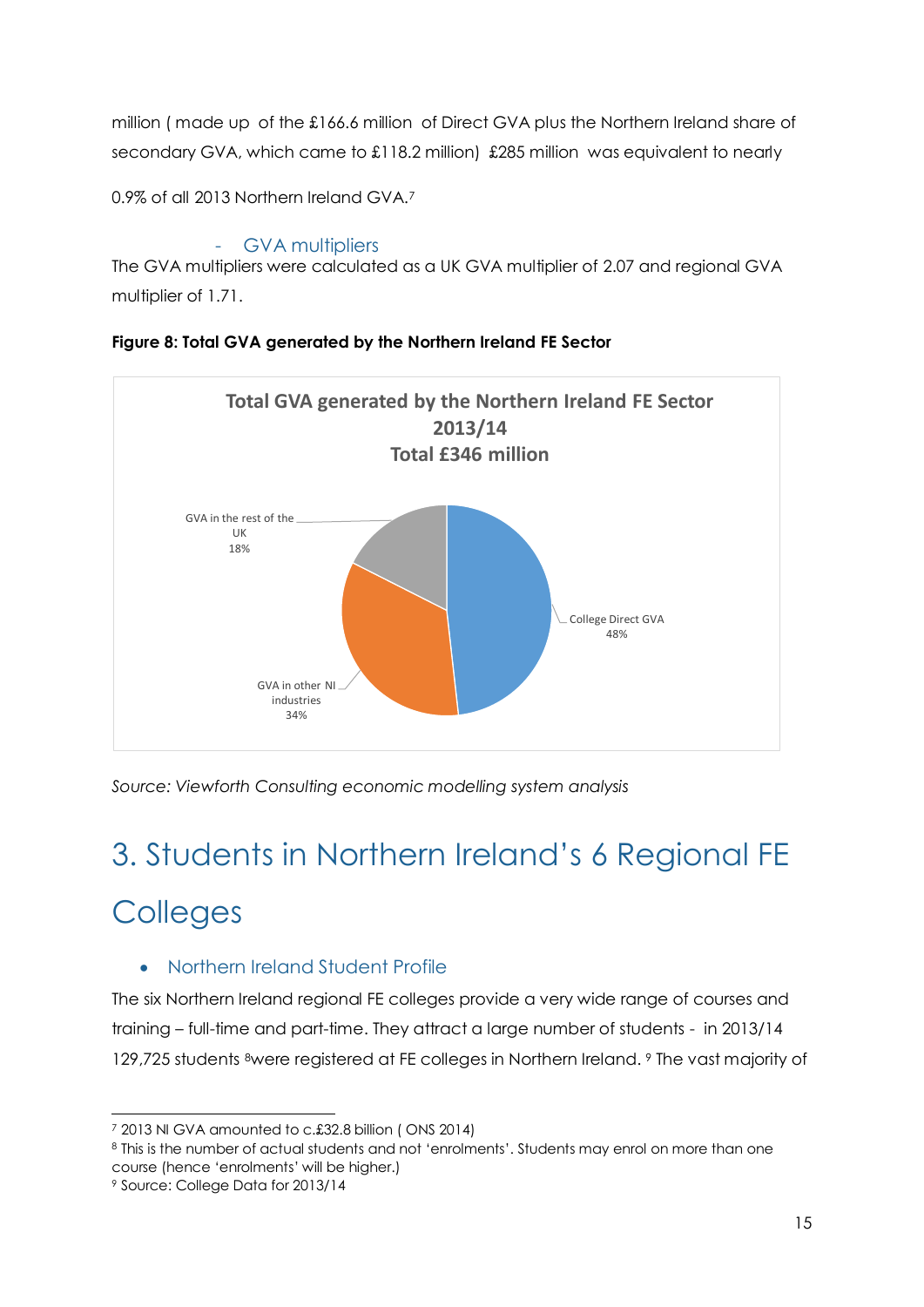students 83% ) are taking further education courses , including Essentials Skills courses and those leading to a specific academic or vocational qualification.



#### **Figure 9: Profile of NI FE College students by level of study**

*Source: College Data 2013/14*

Figure 9 also shows that 9% of students were studying for a higher level qualification and another 8% were undertaking other kinds of study including recreational and leisure classes.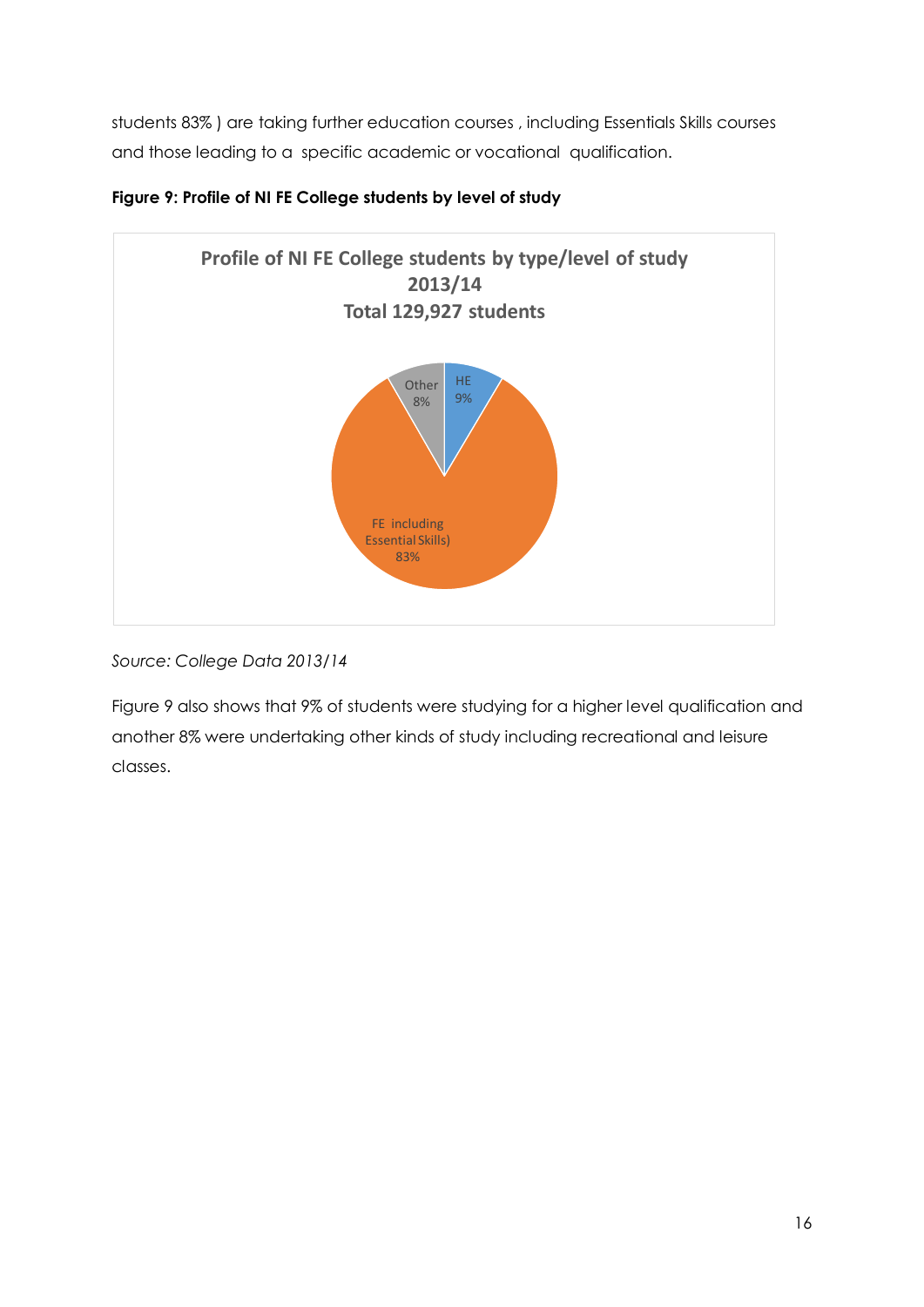



#### *Source: College Data 2013/14*

Figure 10 shows that the majority (95%) of those studying in Northern Ireland's FE colleges are from Northern Ireland itself. In the colleges near the border areas, such North West Regional College, there is a significant minority of students from the Republic of Ireland, with many traveling or commuting to college from their homes in the Republic of Ireland. In total 6278 students were identified as being from outside Northern Ireland, 4305 of whom were from the Republic of Ireland and 1,973 from elsewhere. Around 85 % of the Republic of Ireland students were thought to be commuting.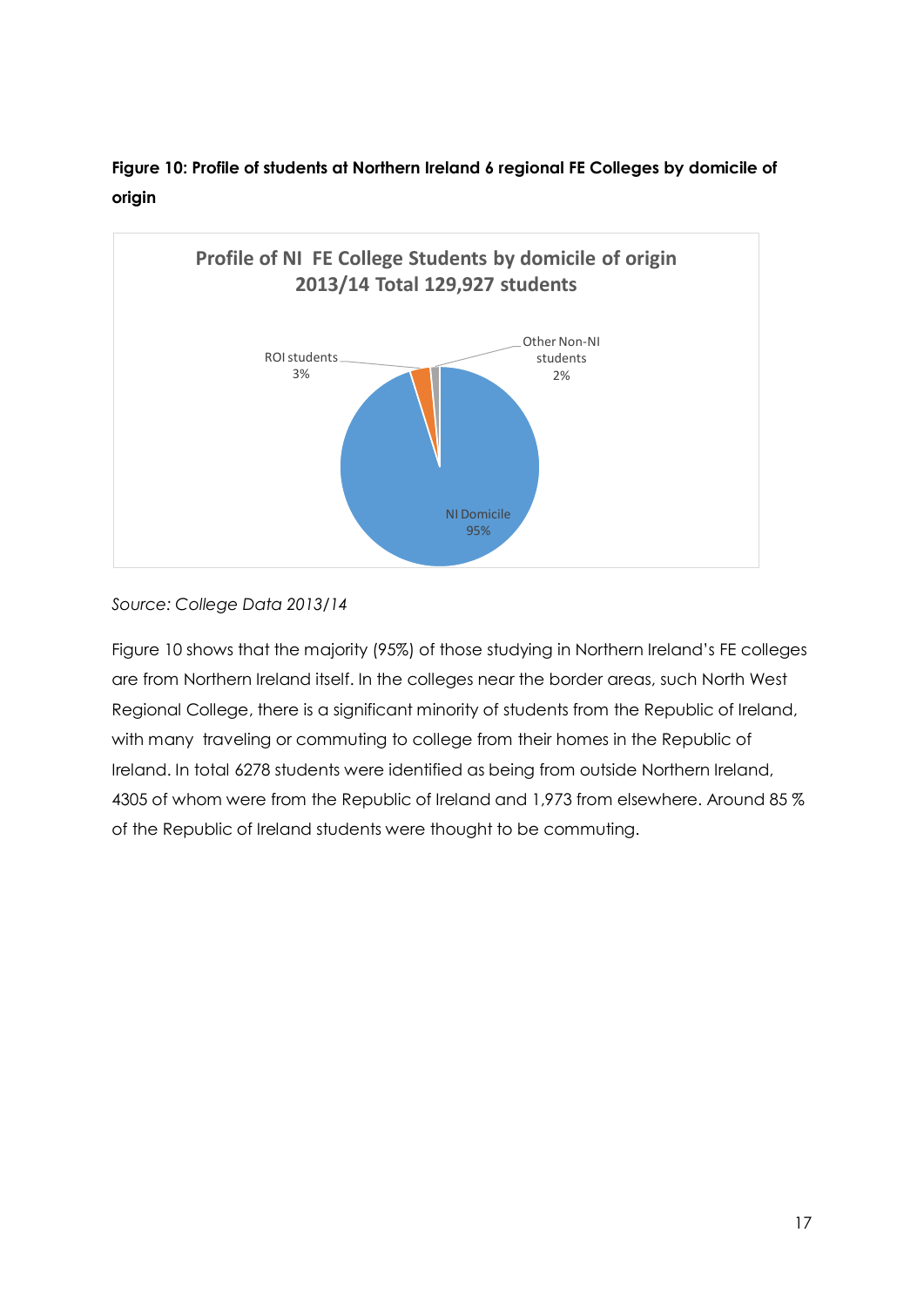

#### **Figure 11: Other Non-NI and non ROI students by domicile of origin**

Figure 11 shows the other types of Non-NI students . Of the students from elsewhere, analysis of college data available suggests that around 38%( or c.743 students) came from other EU ( non-ROI) countries, 35% (c.694) from other parts of the UK and 27% (around 536 students) from non-EU countries. <sup>10</sup>

#### <span id="page-17-0"></span>• Impact of student off-campus expenditure

Student expenditure can be important to the economy, particularly in the areas immediately surrounding a college (local shops and cafes for example may rely a lot on student trade.) This is especially the case if the colleges have attracted students into the area to study ( and so their expenditure can be seen as an injection into the local economy.)

However one of the important features of Northern Ireland's FE Sector contribution to Northern Ireland is precisely its strength in provision of educational opportunities for local students who would not otherwise take up further study – helping to increase the local community skills base. This is vitally important for the longer term economic development of the area but also means that much of the student personal expenditure in an area would arguably have been spent there anyway as the students are predominantly local people.

<sup>-</sup> $10$  This is an estimate of the broad split of these groups based on College data provided – there were different definitions and interpretations of domicile or origin ( and not all students would have provided this information ) and so it was not possible to exactly identify these groups of students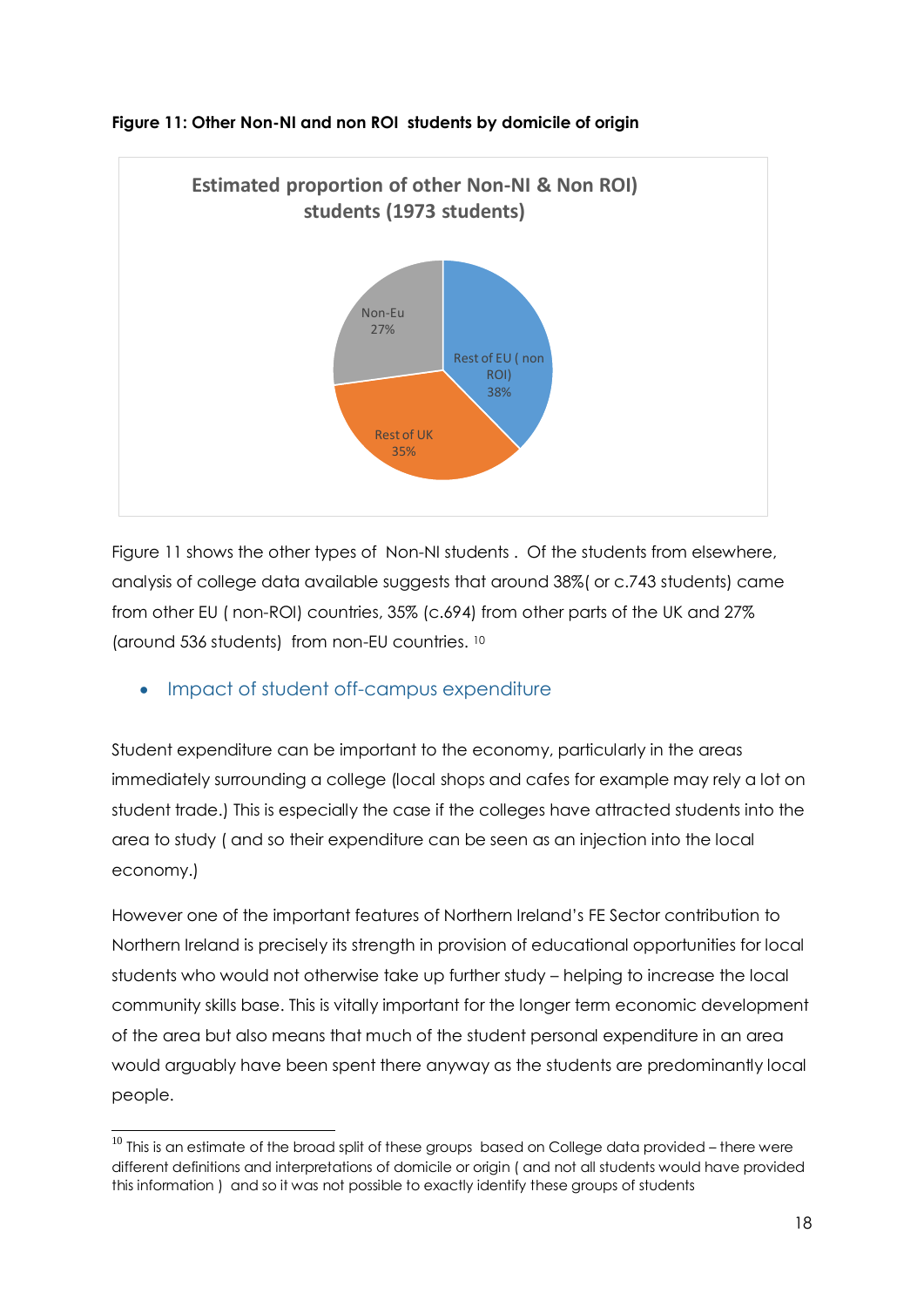Therefore in considering any additional impact of student expenditure, the analysis only considered the expenditure of students who were identified as:

• from outside Northern Ireland

 $\overline{\phantom{a}}$ 

living in Northern Ireland, rather than commuting from the Republic of Ireland

Only the off-campus personal expenditure of these students was counted as representing an additional injection into the Northern Ireland economy.

From discussion with Colleges NI, and using the definition from the bullet points above, 2629 students were identified as being who are from outside NI and whose expenditure cold be considered as additional to the Northern Ireland economy The 2629 students includes around 656 Republic of Ireland students, together with the 1973 students from the rest of the UK, from other EU countries and Non-EU countries.

These students may pay fees to the colleges ( the impact of which is captured within the college impact.) However they also spend money in the local areas – on food, accommodation, clothes and entertainment.

We estimated the off-campus expenditure of the Non-NI students and modelled its additional impact. . <sup>11</sup> The results are shown in Table 1 below. We modelled the additional student expenditure the results for impact of off-campus student expenditure and the results are shown in shown in Table 1 below.

 $11$  We assumed their spending pattern would be similar to HE undergraduates and drew on the most recent Department for Business and Innovation student expenditure survey, uprated by the CPI. This gave an average expenditure in the year per student of £10,837 and total expenditure estimate of £28.5 million.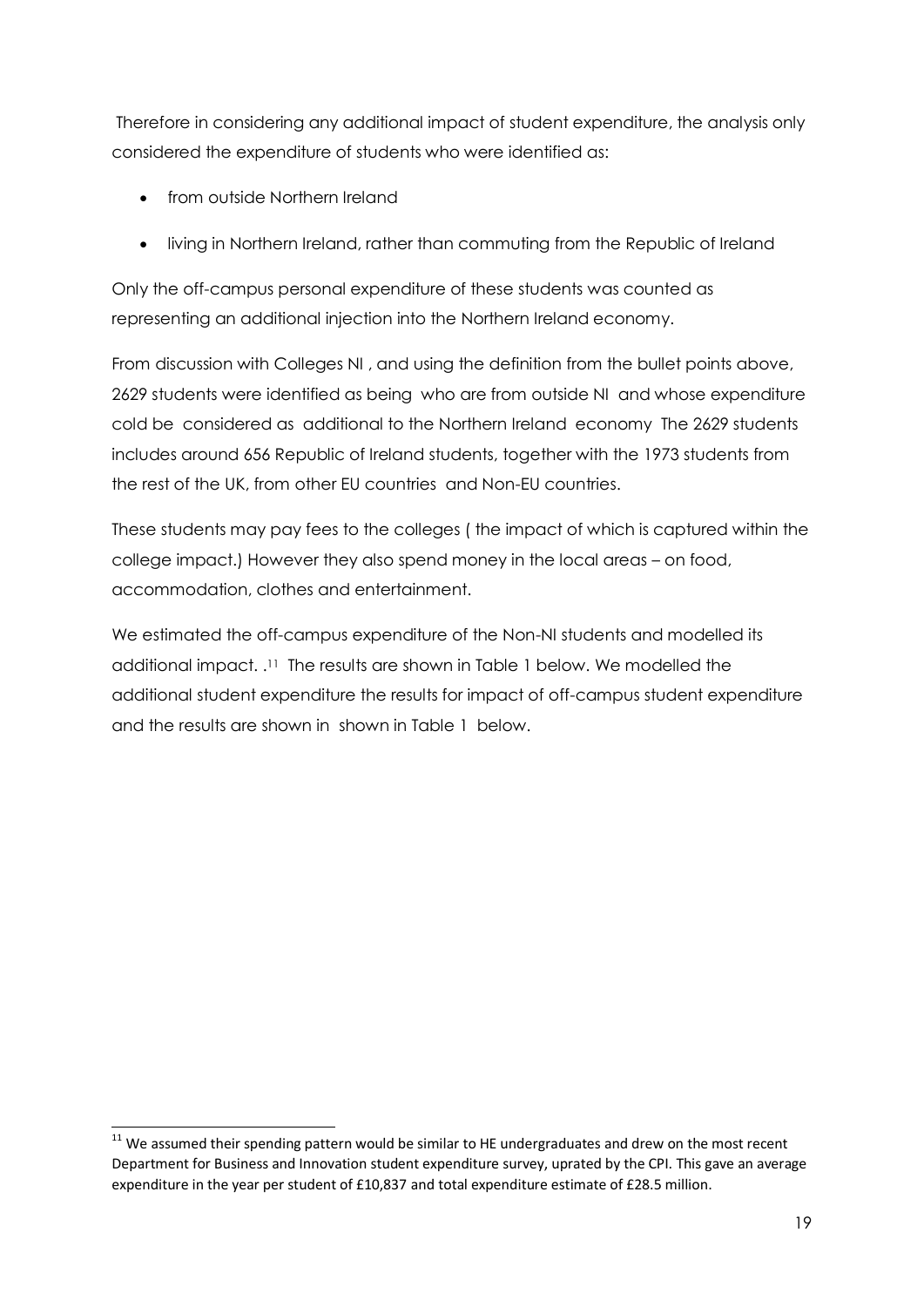**Table 1: Additional economic impact on Northern Ireland of the off-campus expenditure of students from outside Northern Ireland.**

| Output impact      | Impact on the rest of | Total impact               |
|--------------------|-----------------------|----------------------------|
| (Northern Ireland) | the UK                |                            |
|                    |                       |                            |
| £29.81m            | £15.05m               | £44.86m                    |
|                    |                       |                            |
| Jobs generated in  | Jobs generated        | Total jobs generated       |
| Northern Ireland   | elsewhere in the UK   |                            |
|                    |                       |                            |
| 303 fte            | 77 fte                | 380 fte                    |
|                    |                       |                            |
| GVA generated in   | GVA generated         | <b>Total GVA generated</b> |
| Northern Ireland   | elsewhere in the UK   |                            |
|                    |                       |                            |
| f14.41m            | £6.38m                | £20.79m                    |
|                    |                       |                            |

*Source: Viewforth Consulting economic modelling system analysis*

## <span id="page-19-0"></span>4. Summary: the combined economic impact of the 6 regional FE Colleges and their Non-NI students

Tables 2, 3 and 4 show the results for the combined impact of the 6 regional FE colleges and the Non-NI students together. These results show that the FE sector as a whole makes a significant impact on the economy generating over £524 million of output in Northern Ireland, generating around 7139 fte jobs and contributing £300 million to NI GVA. 7,139 fte jobs is equivalent to around 0.9 % of 2013 Northern Ireland employment<sup>12</sup> and £300 million GVA makes up around 0.92 % of 2013 NI GVA.<sup>13</sup>

<sup>-</sup><sup>12</sup> NOMIS for 2013 ( 843,000 workforce jobs)

<sup>13</sup> ONS 2014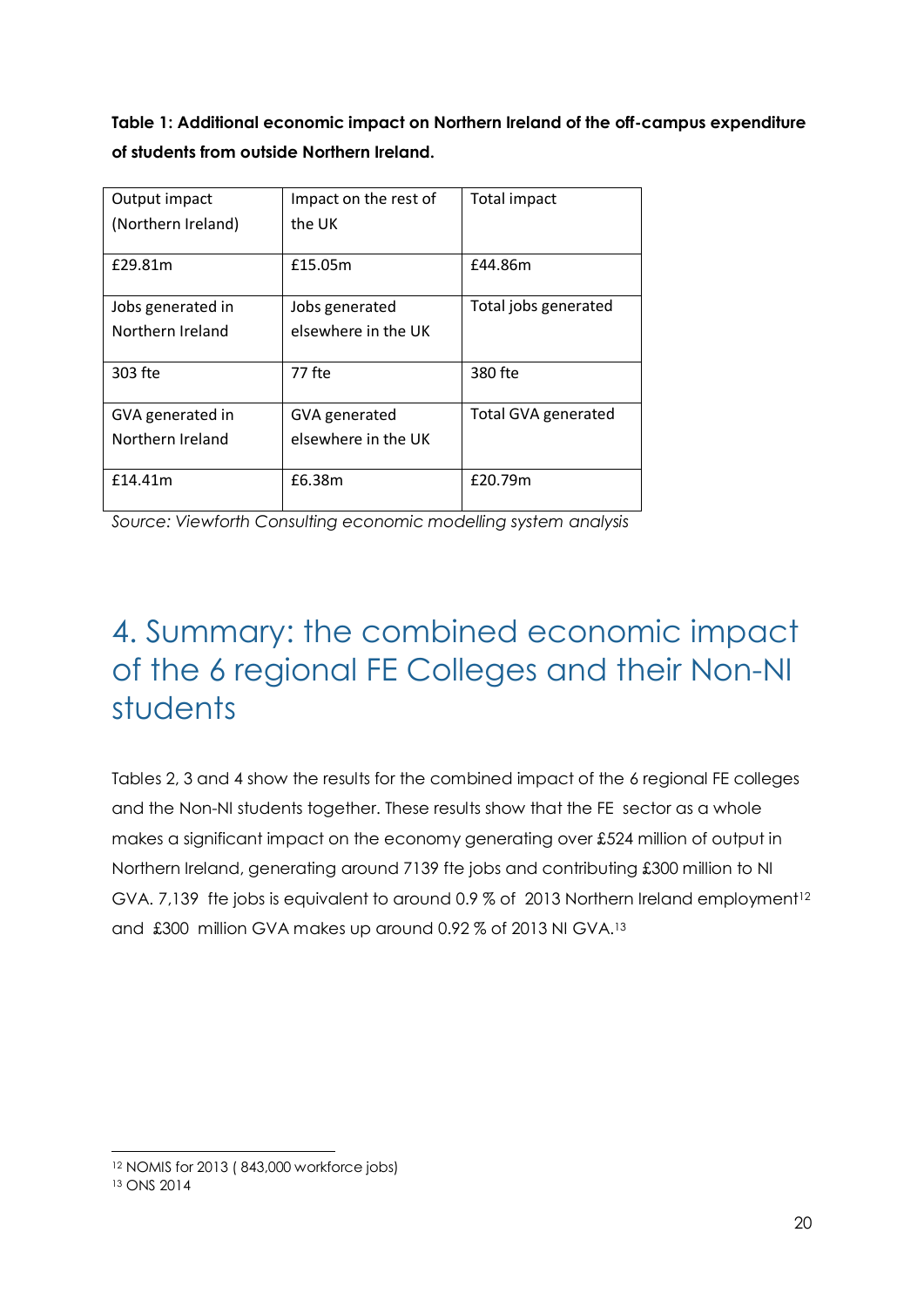#### **Table 2: Summary of total Output generated 2013/14 ( the FE Colleges and non-NI students together)**

|                                 | Direct $f$<br>million) | Knock-on' Impact<br>on UK £m | Of Which<br>Accruing<br>to the<br>Region<br>$\pmb{m}$ | <b>Total UK</b><br>Impact (<br>Direct &<br>'Knock-on'<br>$\pmb{m}$ | Total Impact on<br>the Region (<br>Direct & 'Knock-<br>on') £m |
|---------------------------------|------------------------|------------------------------|-------------------------------------------------------|--------------------------------------------------------------------|----------------------------------------------------------------|
| <b>Colleges</b>                 | 253.96                 | 364.32                       | 240.53                                                | 618.28                                                             | 494.49                                                         |
| <b>Plus Non-NI Students</b>     | 0.0                    | 44.86                        | 29.81                                                 | 44.86                                                              | 29.81                                                          |
| <b>Total Combined</b><br>Impact | 253.96                 | 409.18                       | 270.34                                                | 663.14                                                             | 524.3                                                          |

*Source: Viewforth Consulting economic modelling system analysis*

#### **Table 3: Summary of total employment generated 2013/14 (FE Colleges together with Non-NI students)**

|                                        | <b>Direct</b><br>Employment<br>FTE <sub>s</sub> ) | Knock-on'<br>Impact on UK (<br>FTE) | Of Which<br>Accruing to<br>the Region<br>$($ FTE) | <b>Total UK</b><br>Impact (<br>Direct &<br>'Knock-on'<br>$($ FTE $)$ | <b>Total Impact</b><br>on the Region<br>Direct &<br>'Knock-on')<br>(FTE) |
|----------------------------------------|---------------------------------------------------|-------------------------------------|---------------------------------------------------|----------------------------------------------------------------------|--------------------------------------------------------------------------|
| Colleges                               | 4074                                              | 3627                                | 2762                                              | 7701                                                                 | 6836                                                                     |
| Plus Non NI students                   | 0.0                                               | 380                                 | 303                                               | 380                                                                  | 303                                                                      |
| <b>Total Combined</b><br><b>Impact</b> | 4074                                              | 4007                                | 3065                                              | 8081                                                                 | 7139                                                                     |

*Source: Viewforth Consulting economic modelling system analysis*

#### **Table 4 : Summary of contribution to Northern Ireland GVA 2013/14 ( FE Colleges and Non-NI students together)**

|                              | Direct (£ million) | Secondary (NI) | Total  |
|------------------------------|--------------------|----------------|--------|
| Colleges                     | 166.6              | 118.2          | 284.8  |
| Plus NON NI students         | 0.0                | 14.41          | 14.41  |
| <b>Total Combined Impact</b> | 166.6              | 132.61         | 299.21 |

*Source: Viewforth Consulting economic modelling system analysis*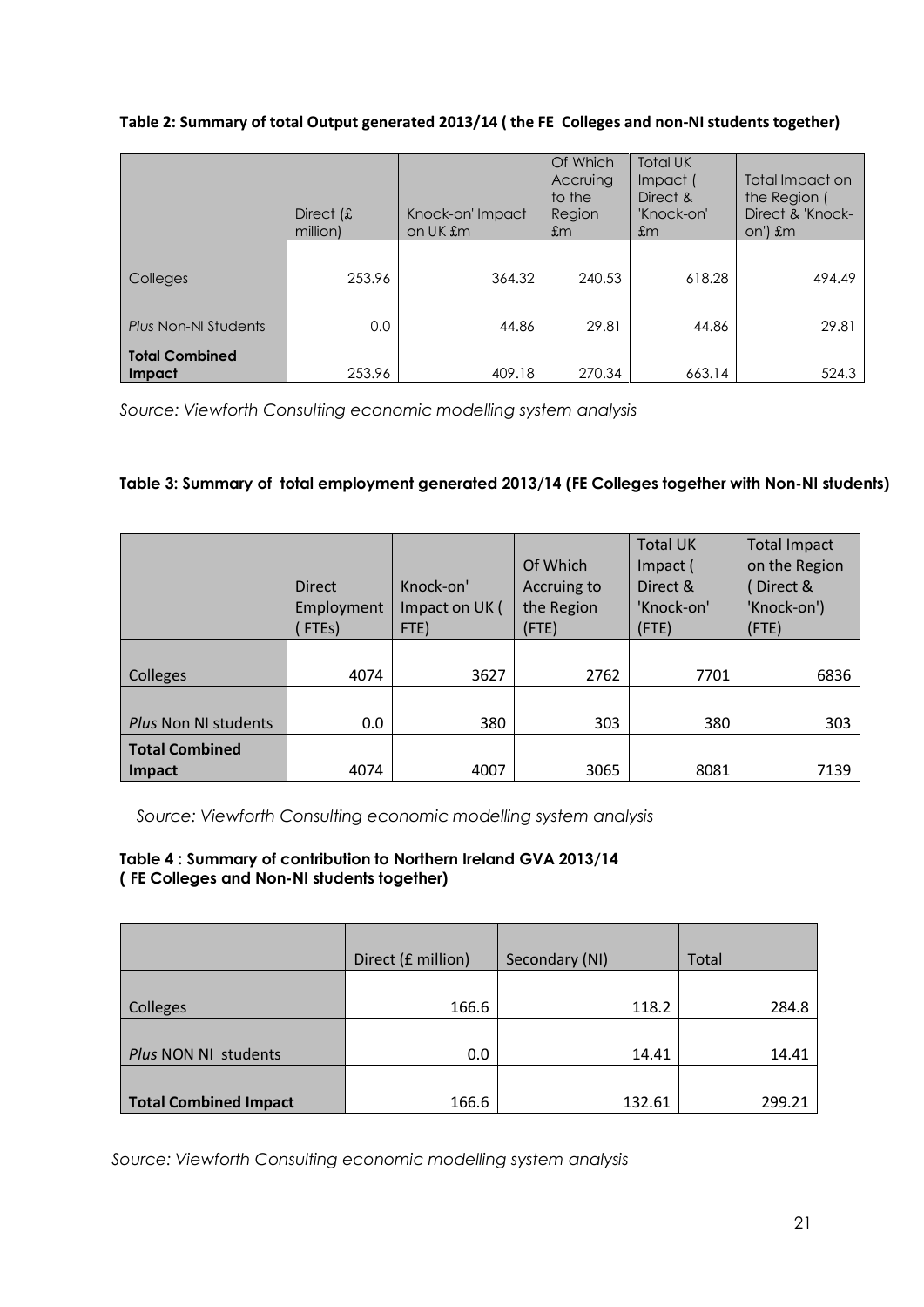## <span id="page-21-0"></span>5. Conclusions

-

This report presents an analysis of the economic impact of Northern Ireland's 6 regional FE Colleges as businesses generating economic activity, jobs and output and contributing to GDP. The analysis has shown that the FE sector is an important part of Northern Ireland's economic infrastructure in itself, with the FE Colleges providing education and skill opportunities to nearly 130,000 people across Northern Ireland. The development of the local skills base is important for the attraction and retention of business and investment in the Northern Ireland, as the current consultation on the future strategy for Further Education in Northern Ireland highlights.<sup>14</sup>

The 6 regional FE colleges are important local employers - the employment generated by the colleges and their students – directly and through their spending - is equivalent to around 0.9 % of all Northern Ireland employment. With colleges and their campuses located across Northern Ireland, they are 'embedded' in local communities and their local role as employers and generators of economic activity may be particularly important at a more local level.

Policy decisions affecting the sector, particularly in terms of its expansion or contraction or with financial implications for college income and expenditure will not affect only the FE colleges but will also have a 'knock-on' effect on the other Northern Ireland businesses that depend on the colleges for trade.

<sup>&</sup>lt;sup>14</sup> Consultation Document on the Development of a New Further Education Strategy for Northern Ireland. ( DEL 2015)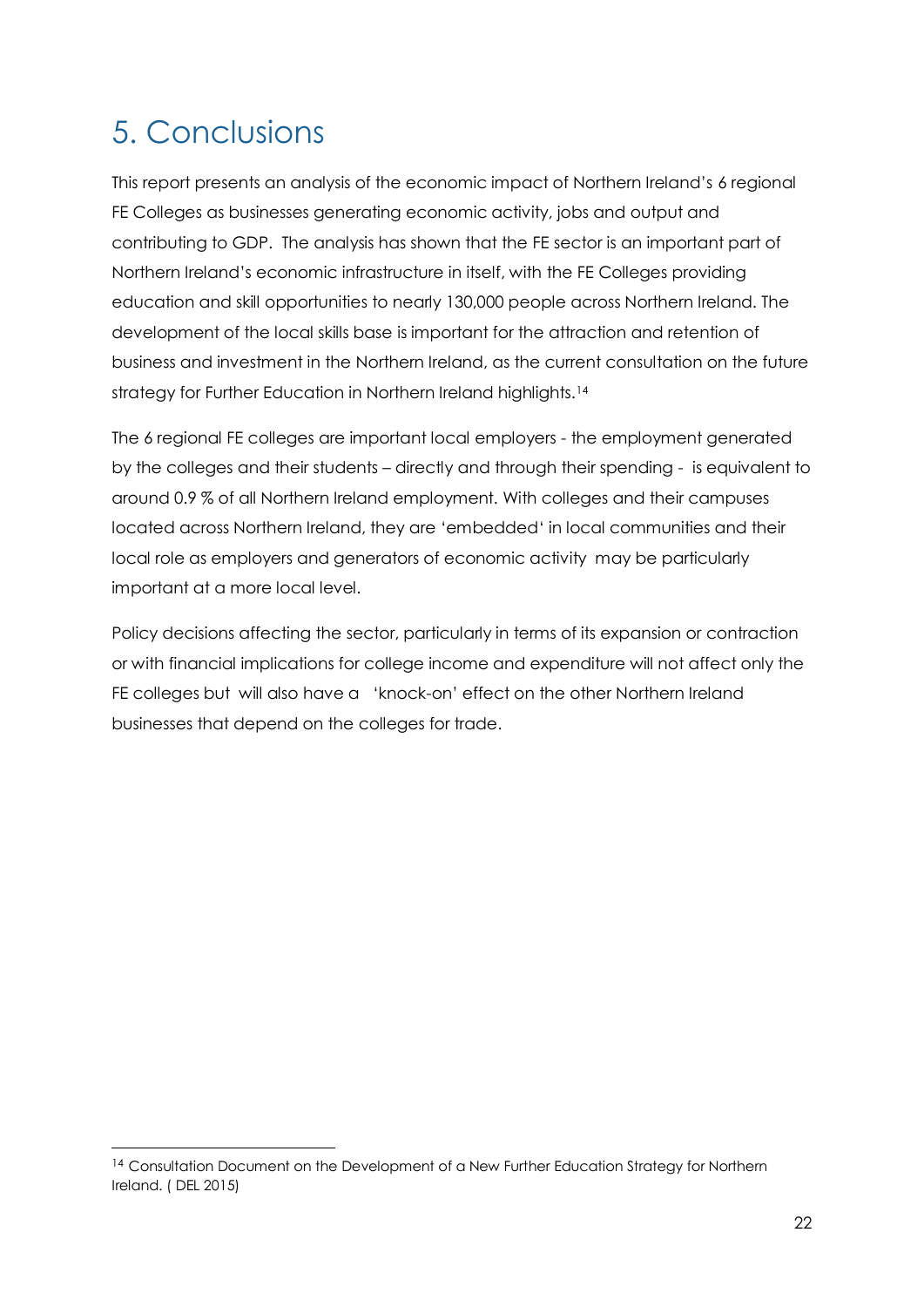## <span id="page-22-0"></span>Appendices

-

### <span id="page-22-1"></span>Appendix One: Regional Distribution of Impact

In addition to the core modelling of FE college impact on Northern Ireland, analysis was undertaken to estimate the distribution of the impact of the 6 regional FE cclleges across Northern Ireland. This is the first time this has been done for Northern Ireland and it analysed how the impact of the 6 colleges flowed across the 11 new (2014) Local District Council areas. A Northern Ireland specific 'gravity-model was constructed, which combined mass (attraction) variables with distance (repulsion) variables to estimate likely flows of impact. In this case the mass variables included measures of all jobs in the different areas and the distance variables related to the average travelling time ( by road) from the main college campuses across the 11 district council areas. Each college's impact flow was separately modelled and then combined to give an overall picture of the distribution across Northern Ireland. The impact observed in any one area therefore includes 'spillovers' from other areas – that is to say the impact, for example, in Fermanagh and Omagh District is not solely attributable to the impact of South West College but also includes impact flowing from other areas. Areas with larger concentrations of employment and population will tend to attract more of the impact, but the effect is diluted the further the distance from the 'source' of impact.

The location of the six regional FE colleges do not correspond exactly with the areas of the 11 District Councils – with some colleges having sites (for example the South Eastern Regional College with campuses in Lisburn and Downpatrick) in different Council areas. In all cases the direct impact of the colleges (in terms of direct output, jobs and GVA) was attributed to the Council district where the 'main' college Campus was located. <sup>15</sup>

The total impact ( Colleges plus Non NI students) was modelled and the results for Output, Jobs and GVA distribution are shown in Figures 12,13 and 14 below.

<sup>&</sup>lt;sup>15</sup> These were taken to be: BMC- Belfast ( Belfast), NRC – Ballymena ( Mid and East Antrim); NWRC – Derry (Derry and Strabane); SERC – Lisburn ( Lisburn & Castlereagh); SRC- Newry (Newry, Mourne & Down); SWC – Omagh ( Fermanagh and Omagh)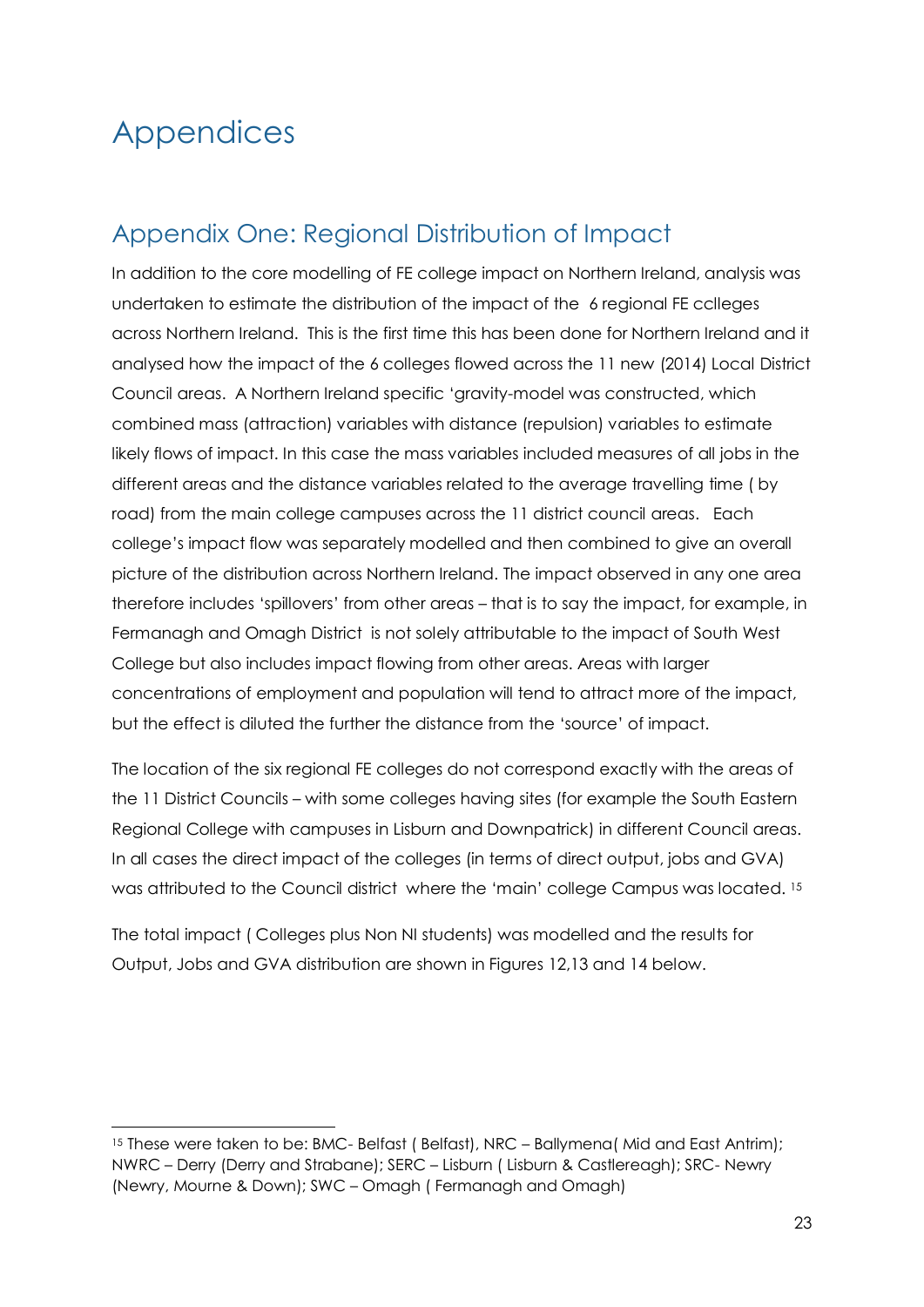

#### **Figure 12: Distribution of output impact across Northern Ireland**

Figure 12 shows the distribution of output impact flowing from the colleges across Northern Ireland. The biggest proportion of impact (32%) occurs in Belfast which is not surprising given both the dominance of Belfast in the Northern Ireland economy but also that the Belfast Metropolitan College is one of the largest colleges and most of *its*  impact will accrue to Belfast. However Figure 12 also makes clear that the FE sector impacts right across Northern Ireland .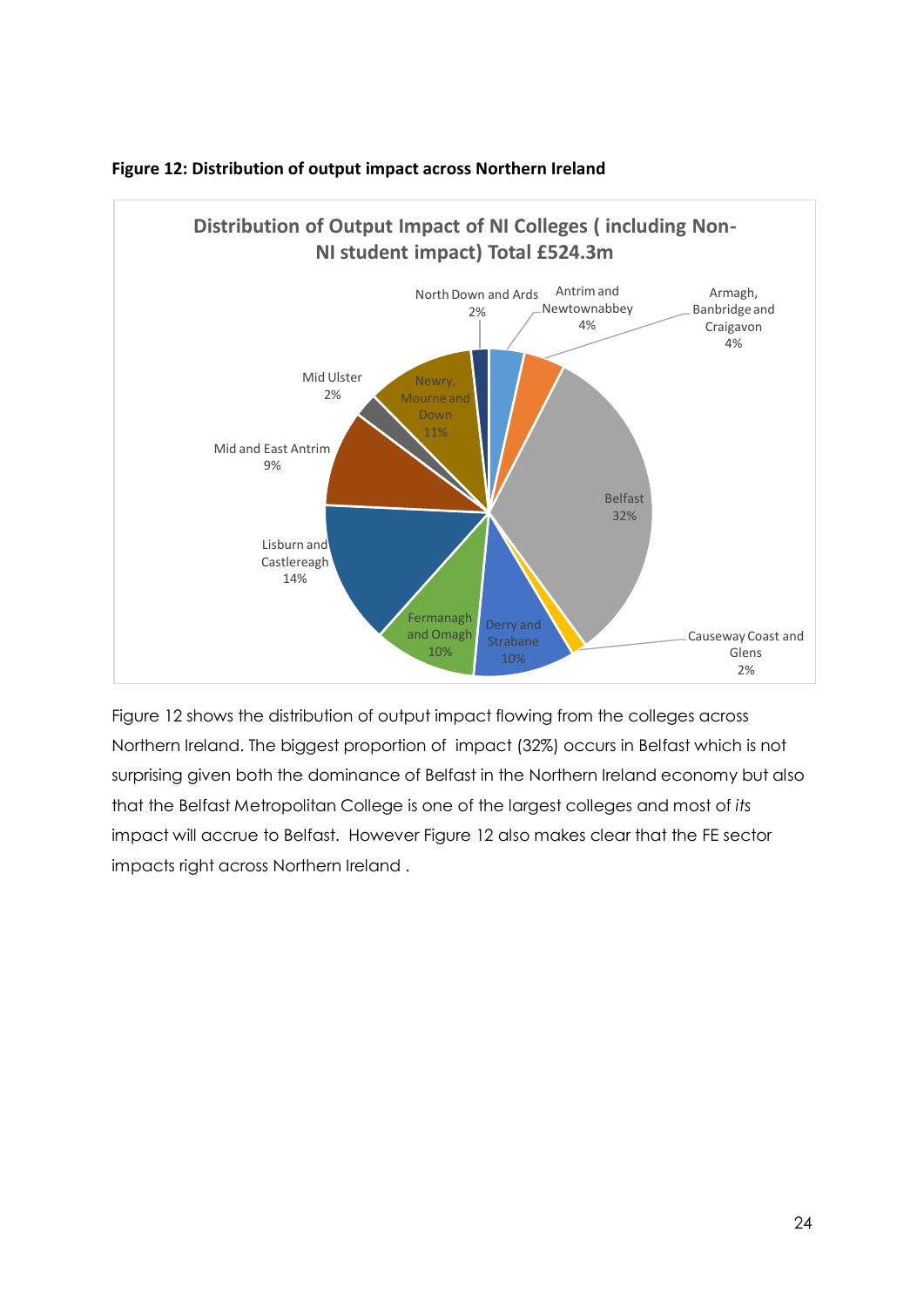

#### **Figure 13: Distribution of employment impact across Northern Ireland**

Figure 13 shows the distribution of employment impact. While there is a broadly similar pattern to the output impact distribution, slightly more employment impact occurs outside Belfast – with 71% of employment impact being in other parts of Northern Ireland compared to 68% of output impact.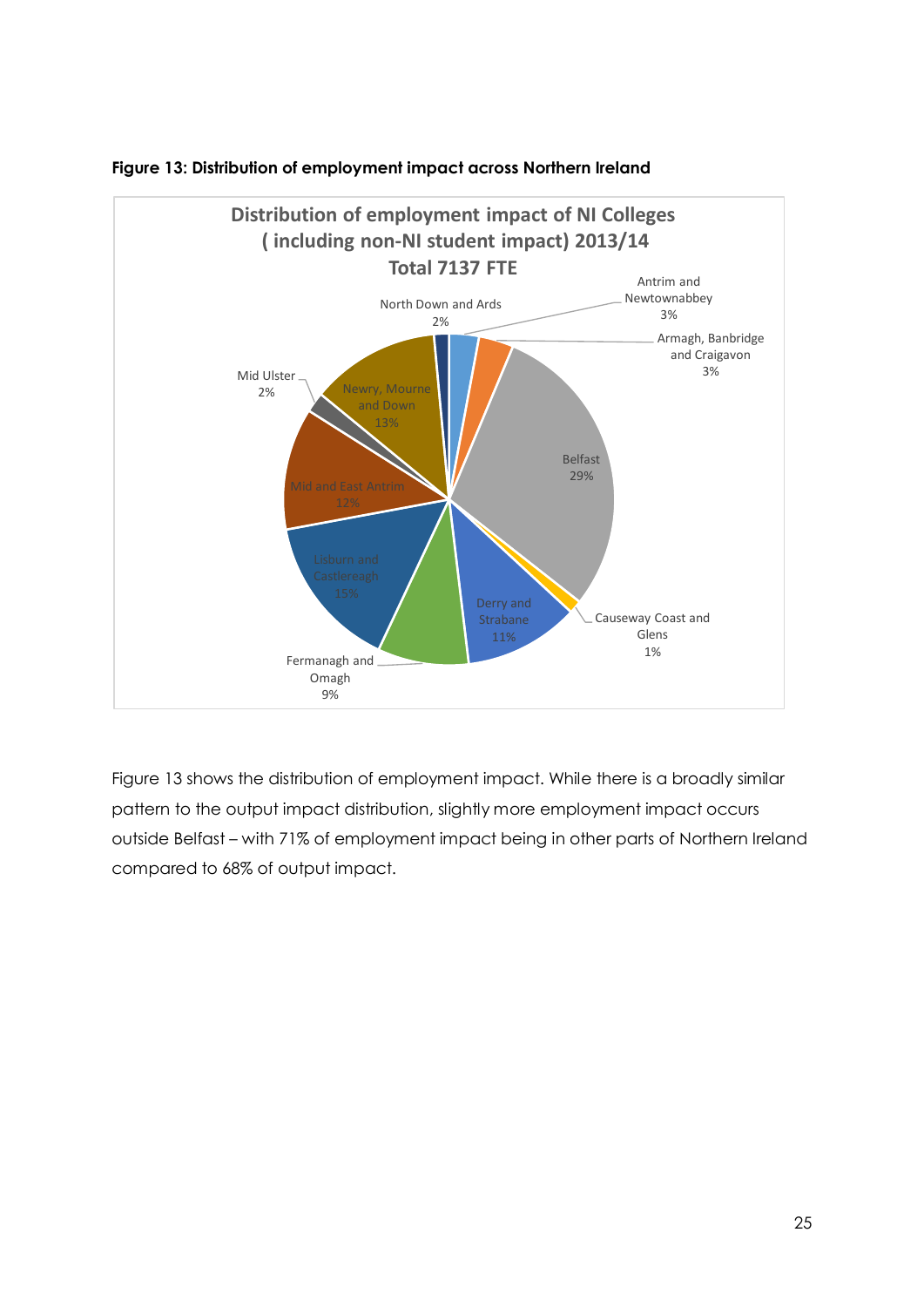

#### **Figure 14: Distribution of GVA impact across Northern Ireland**

Figure 14 shows the distribution of GVA impact. The pattern of GVA distribution is closer to that of output distribution, but clearly shows impact occurring across Northern Ireland.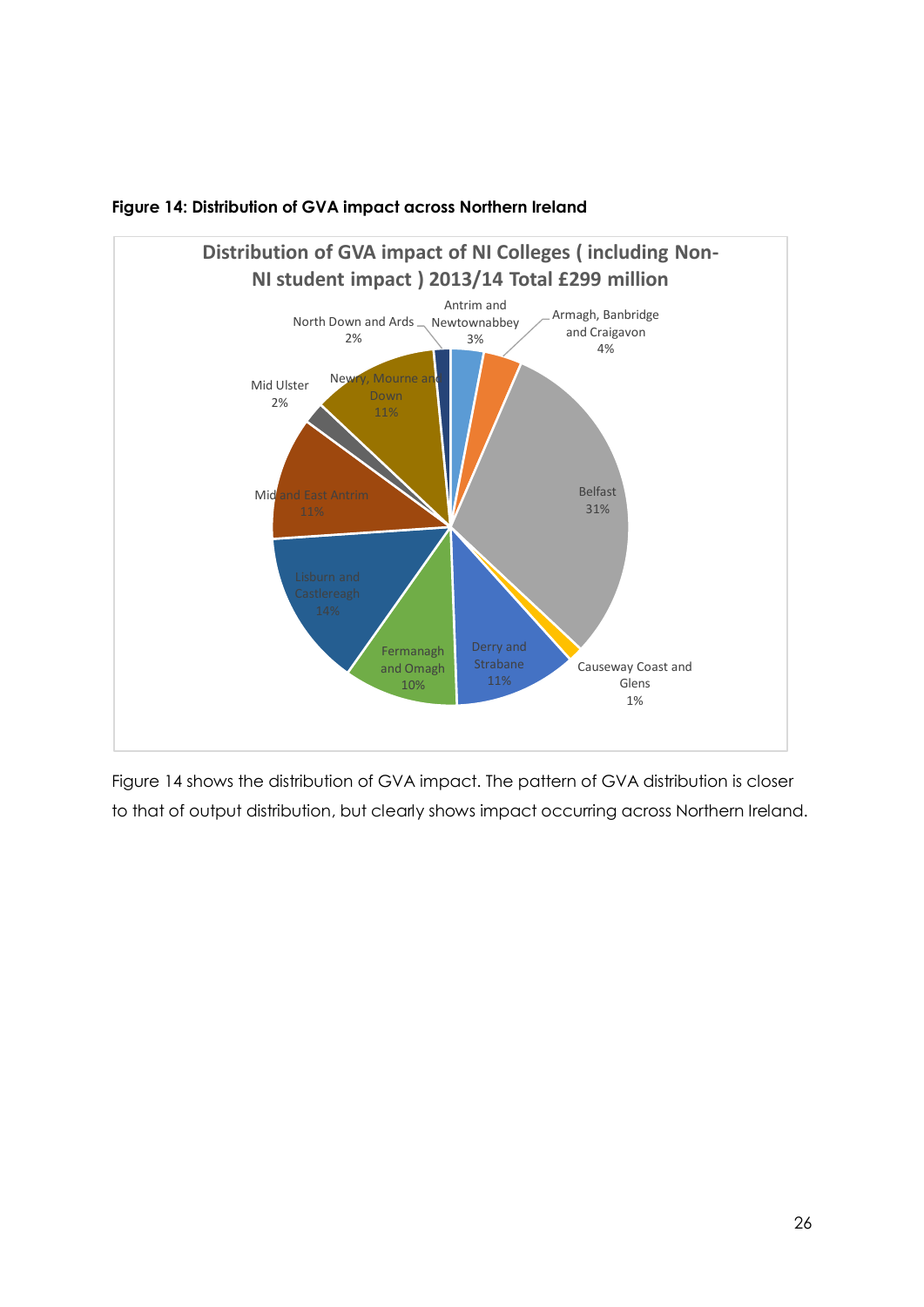### <span id="page-26-0"></span>Appendix Two Methodology and Data Sources

The primary focus of the study was the FE sector in Northern Ireland as an industry and the impact generated by the sector activity during the academic and financial year 2013-14. The FE Sector included the 6 regional FE colleges.

The core study utilised a two -stage approach to the estimation of the economic impact of the higher education sector. The impact of the NI FE colleges on the UK economy was modelled, using a purpose-designed economic model of the UK. Analysis was then undertaken, using a Location Quotient approach, to estimate the share of the institutional impact on the UK likely to have accrued to Northern Ireland

The model used was a 'Type II' input-output model based on actual UK data derived from the UK Input-Output Tables (Office of National Statistics) together with Labour Force Survey and Annual Business Inquiry data and the 2008 UK Bluebook. The modelling system has been updated in 2013 to reflect productivity increases and related economic changes. Additional data sources include the Producers' Prices Index, ONS Regional Accounts and Local Area Data from the ONS including the Business Register and Employment Survey and other regional labour market data from nomisweb.co.uk. The core modelling system is based on SOC 2000 and SIC 2003 classifications and this has been used for the 1 digit aggregate presentation of results. The modelling system used was purpose-designed for UK tertiary education institutions . The technical specification for the model is included in *The impact of universities on the UK economy* Kelly, McNicoll & White Universities UK 2014.

The additional analysis presented in Appendix One used a 'gravity-modelling 'approach to the tracing of impact flow across Northern Ireland. A Northern –Ireland specific gravity model was constructed which combined mass and distance variables( in this case industry employment data together with travelling times from main college locations to the administrative centres of the 11 Council areas. ) Each college's impact flow was separately modelled and then combined to give an overall picture of the distribution across Northern Ireland.

#### **Other data sources**

The college data used was provided by the colleges, through the umbrella body for the sector, *Colleges NI*. This included data on finance, staffing and students.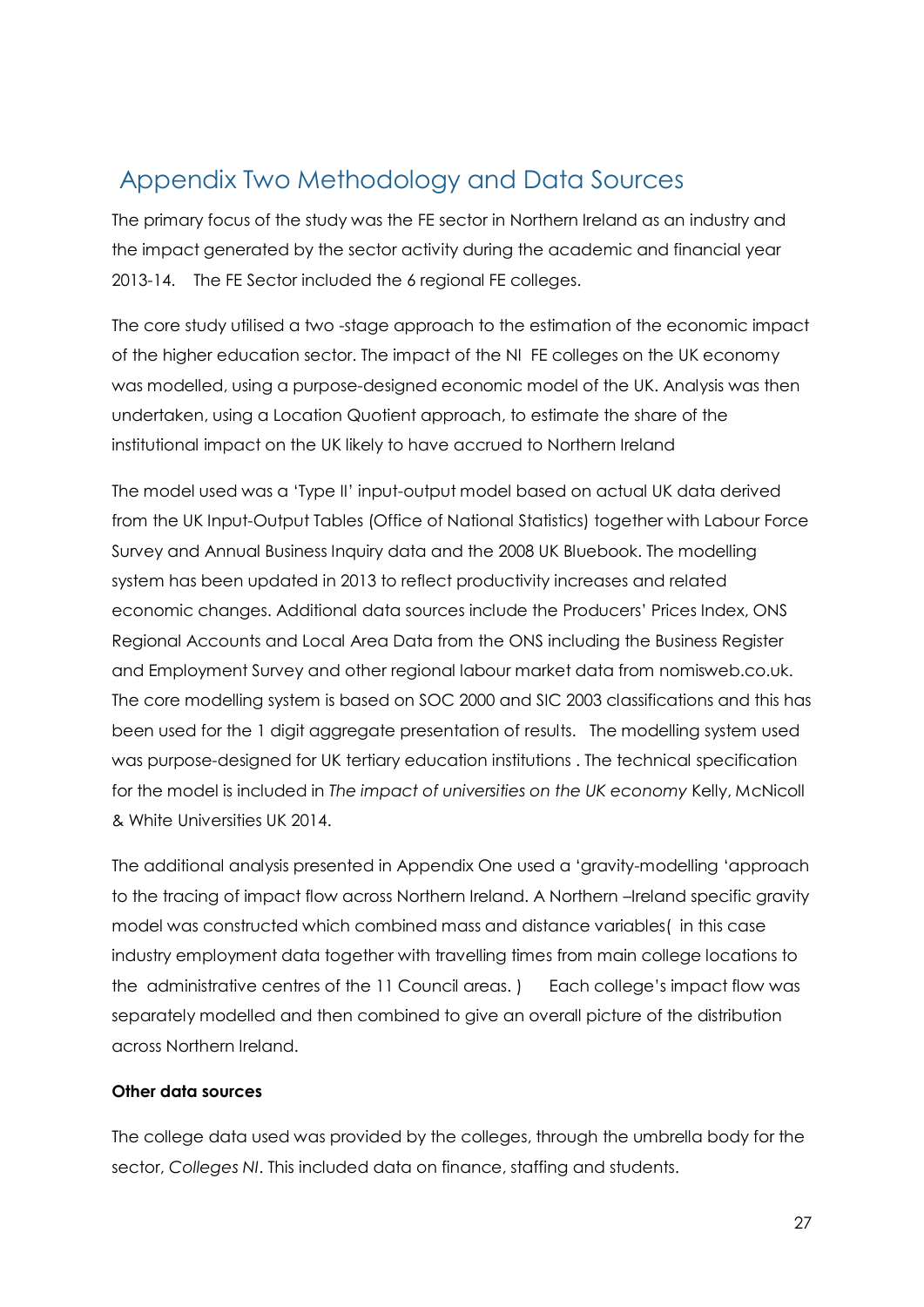Student Expenditure estimates (for Non-NI students ) were made drawing on the most recent survey undertaken by the Department of Business, Innovation and Skills (BIS) ( for 2011/12) and uprated using the CPI.

<span id="page-27-0"></span>NI industry employment data (for development of gravity-modelling variables ) was taken from NISRA (2013 data) and travel times based on the road travel time estimates in the 'distancesfrom' website.( <http://www.distancesfrom.com/>)